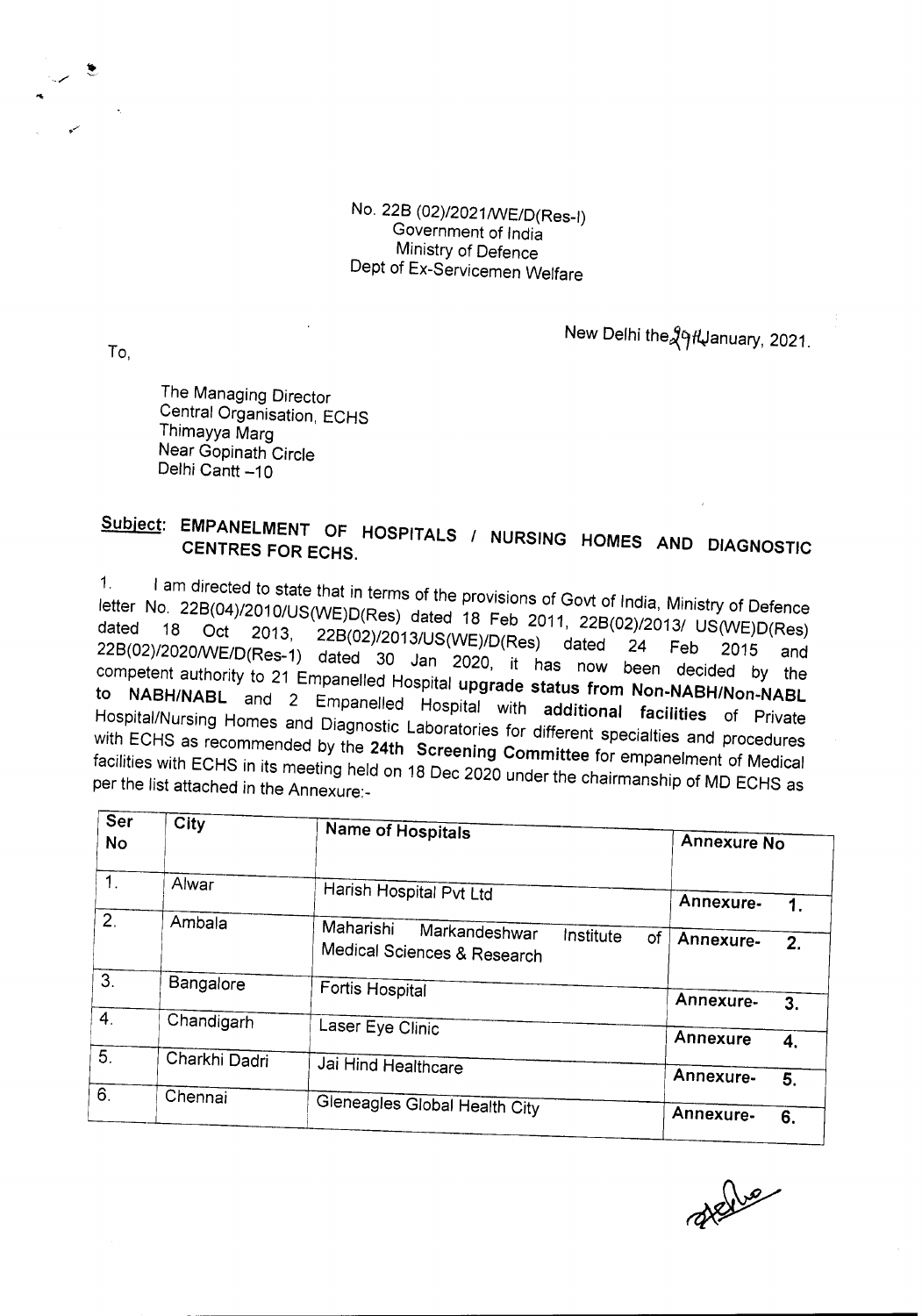| 7.  | Dehradun             | Velmed Hospital                            | Annexure        | 7.                |
|-----|----------------------|--------------------------------------------|-----------------|-------------------|
| 8.  | Delhi                | Human Care Medical Charitable Trust        | Annexure        | $\overline{8}$ .  |
| 9.  | Delhi                | Max Super Speciality Hospital              | Annexure-       | 9.                |
| 10. | <b>Greater Noida</b> | Kailash Hospital Ltd                       | Annexure-       | 10.               |
| 11. | Guntur               | Sankara Eye Hospital                       | <b>Annexure</b> | 11.               |
| 12. | Gurgaon              | Mayom Hospital (A Unit of USMC Trust)      | Annexure-       | 12.               |
| 13. | Gurgaon              | Metro Hospital & Heart Institute           | Annexure-       | 13.               |
| 14. | Jaipur               | Apex Hospitals Pvt. Ltd.                   | Annexure        | 14.               |
| 15. | Jaipur               | ASG hospital Pvt Ltd                       | Annexure        | 15.               |
| 16. | Jalandhar            | <b>BBC Heart Care Pruthi Hospital</b>      | Annexure-       | 16.               |
| 17. | Jodhpur              | <b>Medipulse Hospital</b>                  | Annexure -      | 17.               |
| 18. | Kangra               | Himachal Health Care Pvt Ltd               | Annexure-       | 18.               |
| 19. | Parumala             | St Greogorios Medical Mission Hospital     | Annexure-       | 19.               |
| 20. | Patna                | Paras HMRI Hospital                        | Annexure-       | 20.               |
| 21. | Rajpura              | Neelam Hospital                            | Annexure-       | $\overline{21}$ . |
| 22. | Rewari               | Metro Umkal Hospital & Heart Institute     | Annexure-       | $\overline{22}$ . |
| 23. | Satara               | Krishna Hospital & Medical Research Centre | Annexure        | 23.               |

2. All the terms and conditions including fixation of rates payable to empanelled hospitals will be regulated under Govt of India, Ministry of Defence letter No 22B(04)/2010/US(WE)/D(Res) dated 18 Feb 2011 and amended from time to time.

3. The rates for ECHS Hospital/Nursing Home, Dental Centres and Diagnostic Centres as approved by the Empowered Committee will be as per CGHS rates and will be notified by the Director, Regional Centre ECHS to all concerned including Polyclinics, SEMOs, CDAlPCDA and Central Organization ECHS.

4. Empanelment of CGHS empanelled hospitals is subject to the hospital providing proof of its being a CGHS empanelled facility as on the date of signing MoA with ECHS.

grede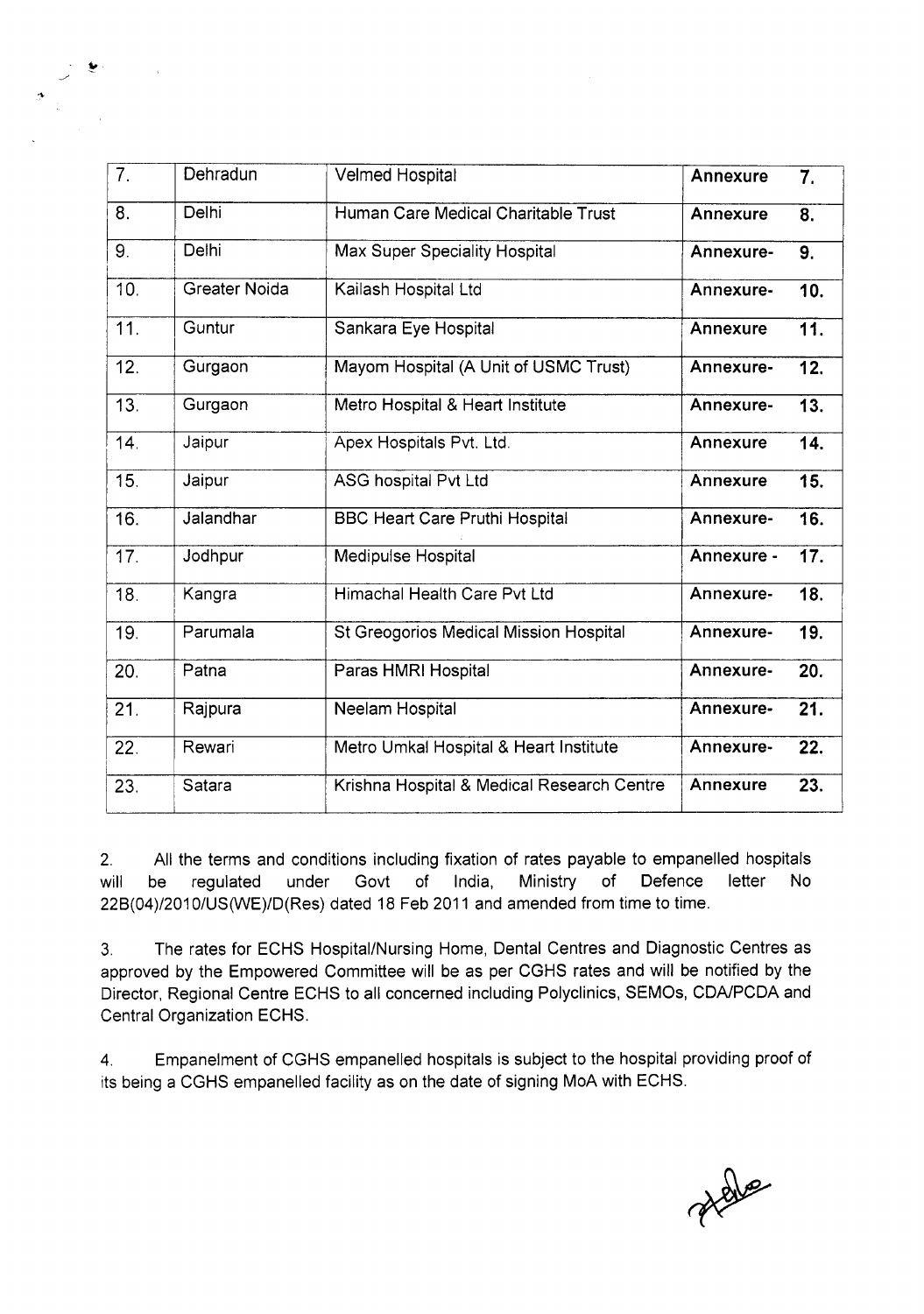5. CGHS empanelled medical facilities will be empanelled with ECHS for the period for which the facilities hold valid MoA with CGHS. The MoA will be extendable once CGHS renew the MoA with the medical facilities.

6. NABH accredited medical facilities will be empanelled with ECHS for the period of validity of NASH certificate and the MoA will be renewed once the medical facility is issued revalidation/renewed NASH certificate.

(N.C. Pasi) Under Secretary (WE)

Copy to:

- (1) CGDA, New Delhi
- (2) Concerned PCsDAlCsDA

Copy to:

- (1) PPS to Secy (ESW)
- (2) PS to JS(ESW)
- (3) JS & Addl FA(RS)
- (4) CGDA, New Delhi

Copy Signed in Ink to :

Concerned PCsDA/CsDA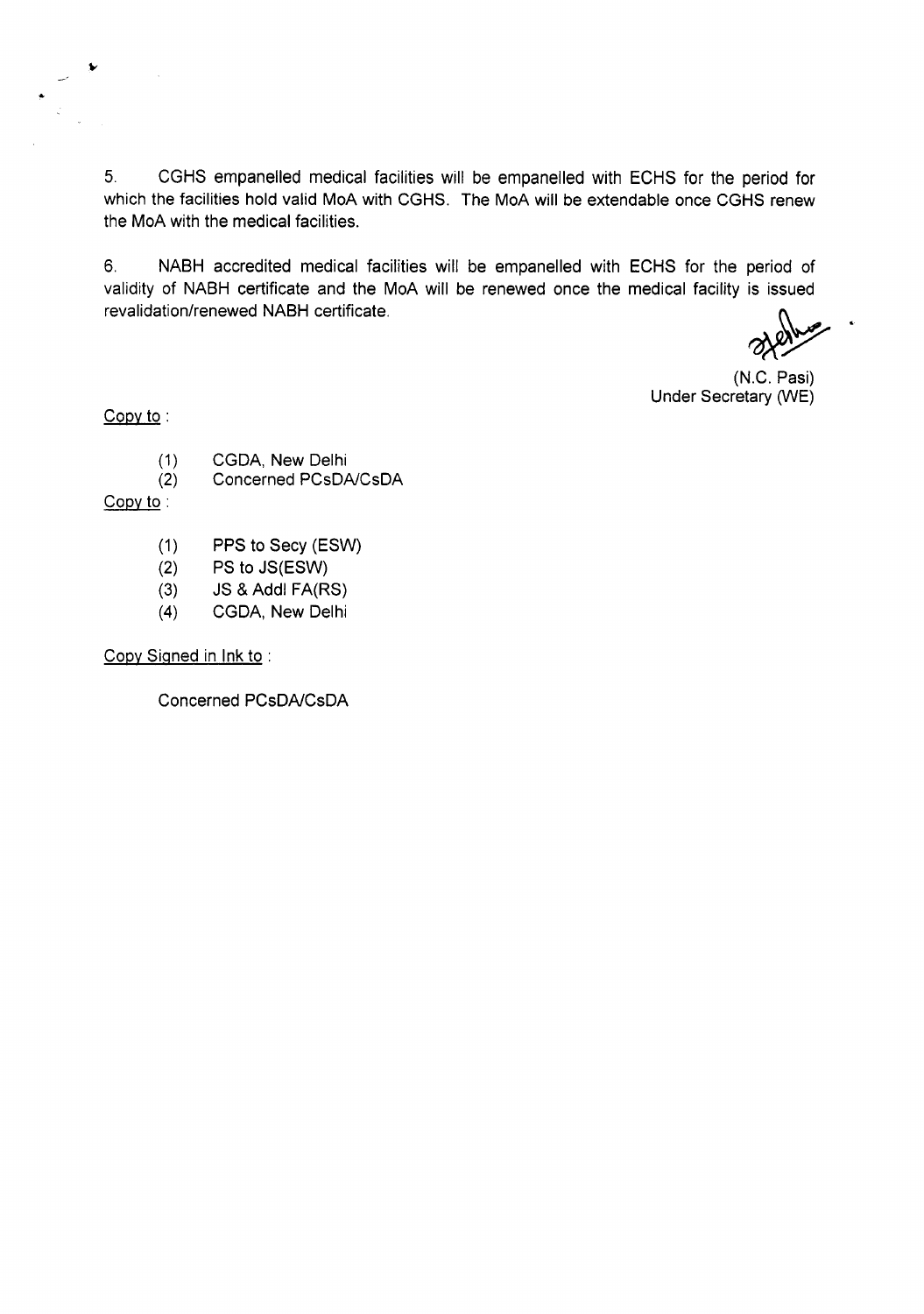### MOD / GOI Letter No 22B (02)/2021/WE/D(Res-I) dated  $29.01.2021$ .

#### EMPANELMENT OF HOSPITALS AND NURSING HOME FOR ECHS

#### ALWAR

| Ser       | Name of Hospitals, Nursing                                                                          | Services proposed for recognition                                                                                                                                                                                                                                   |
|-----------|-----------------------------------------------------------------------------------------------------|---------------------------------------------------------------------------------------------------------------------------------------------------------------------------------------------------------------------------------------------------------------------|
|           | <b>Homes and Diagnostic Centres</b>                                                                 |                                                                                                                                                                                                                                                                     |
| <b>No</b> |                                                                                                     |                                                                                                                                                                                                                                                                     |
| 1.        | Harish Hospital Pvt Ltd<br>1 Raghu Commercial Complex,<br>Mandir Road, Alwar - 301001,<br>Rajasthan | Broad Specialities : Anaesthesiology, Critical &<br>Intensive Care, Emergency Medicine, Family Medicine,<br>General Medicine, General Surgery, Obstetrics and<br>Gynaecology,<br>Orthopaedic<br>Surgery,<br>Otorhinolaryngology, Paediatrics, Respiratory Medicine. |
|           | <b>NABH</b>                                                                                         | Laboratory Services : Clinical Bio-chemistry, Clinical<br>Microbiology<br>and<br>Serology,<br>Clinical<br>Pathology,<br>Haematology.                                                                                                                                |
|           | <b>Beds: 50</b>                                                                                     | Diagnostic Services: Ultrasound, X-Ray, 2D Echo,<br>Audiometry, EEG, Holter Monitoring, Spirometry, Tread<br>Mill Testing.                                                                                                                                          |
|           |                                                                                                     | Supercedes earlier Gol MoD letter No 22B(01)/2015-<br>WE/D(Res) Part-I dated 28 Apr 16 pertaining to this<br>hospital.                                                                                                                                              |
|           |                                                                                                     | $x \sim 1$                                                                                                                                                                                                                                                          |

of the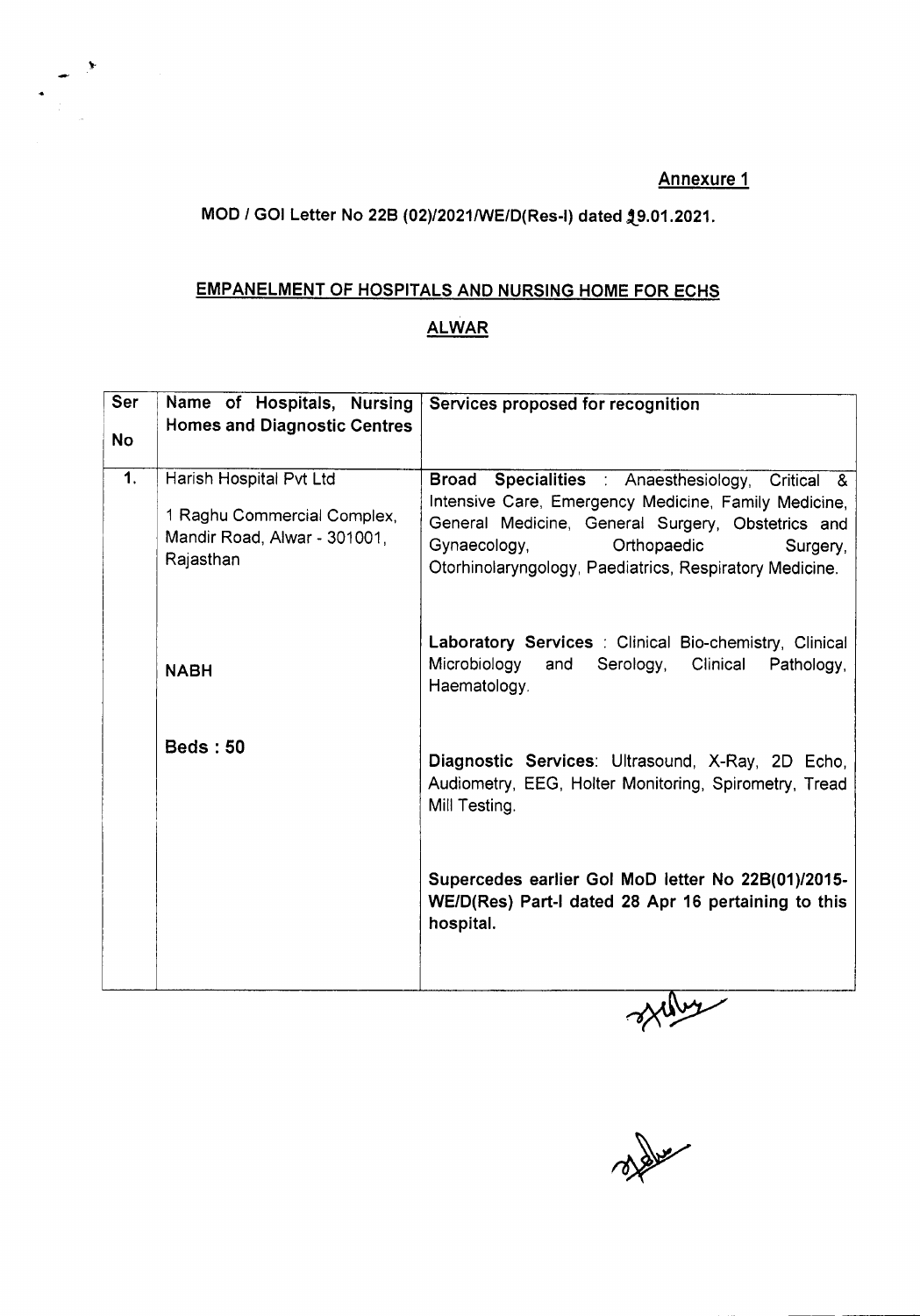## MOD / GOI Letter No 22B (02)/2021/WE/D(Res-I) dated 19.01.2021.

#### EMPANELMENT OF HOSPITALS AND NURSING HOME FOR ECHS <u>AMBAL.</u>

| Ser<br>No | <b>Nursing</b><br>Hospitals,<br>Name<br>of<br><b>Homes and Diagnostic Centres</b> | Services proposed for recognition                                                                                                                                                                                                                                                                                                                                                                          |
|-----------|-----------------------------------------------------------------------------------|------------------------------------------------------------------------------------------------------------------------------------------------------------------------------------------------------------------------------------------------------------------------------------------------------------------------------------------------------------------------------------------------------------|
| 1.        | Maharishi Markandeshwar Institute<br>of Medical Sciences & Research               | Clinical Services : Anaesthesiology, Cardiology - Invasive &<br>Non-Invasive, Cardiothoracic Surgery, Critical & Intensive<br>Care, Dermatology & Venereology, Emergency Medicine,                                                                                                                                                                                                                         |
|           | Mullana, Ambala - 133203<br><b>NABH</b>                                           | Gastroenterology (Medical), General Medicine, General<br>Surgery including Laparoscopic Surgery, Nephrology including<br>Dialysis, Neurology, Neurosurgery, Obstetrics & Gynaecology,<br>Oncology (Surgical, Radiation), Ophthalmology, Orthopaedic<br>Surgery, Otorhinolaryngology, Paediatric Surgery, Paediatrics,<br>Plastic and Reconstructive Surgery, Psychiatry, Respiratory<br>Medicine, Urology. |
|           | Beds: 1140                                                                        | Clinical<br>Biochemistry,<br>Laboratory Services: Clinical<br>Microbiology & Serology, Clinical Pathology, Cytopathology,<br>Haematology, Histopathology, Molecular Biology.                                                                                                                                                                                                                               |
|           |                                                                                   | Diagnostic Services : 2D ECHO, Cath Lab, CT Scan, EEG,<br>EMG / EP, Holter Monitoring, Mammography, MRI Scan,<br>NCV, Pulmonary Function Test (PFT), Spirometry, Tread Mill<br>Testing (TMT), Ultrasound, Urodynamic studies, X-Ray.                                                                                                                                                                       |
|           |                                                                                   | Transfusions Services : Blood Bank, Blood Transfusions<br>services.                                                                                                                                                                                                                                                                                                                                        |
|           |                                                                                   | Professions Allied to Medicine : Physiotherapy, Speech and<br>Language Therapy.                                                                                                                                                                                                                                                                                                                            |
|           |                                                                                   | Supercedes earlier Gol MoD letter No 22B(01)/2014-<br>WE/D(Res) dated 15 Apr 15 pertaining to this hospital.                                                                                                                                                                                                                                                                                               |

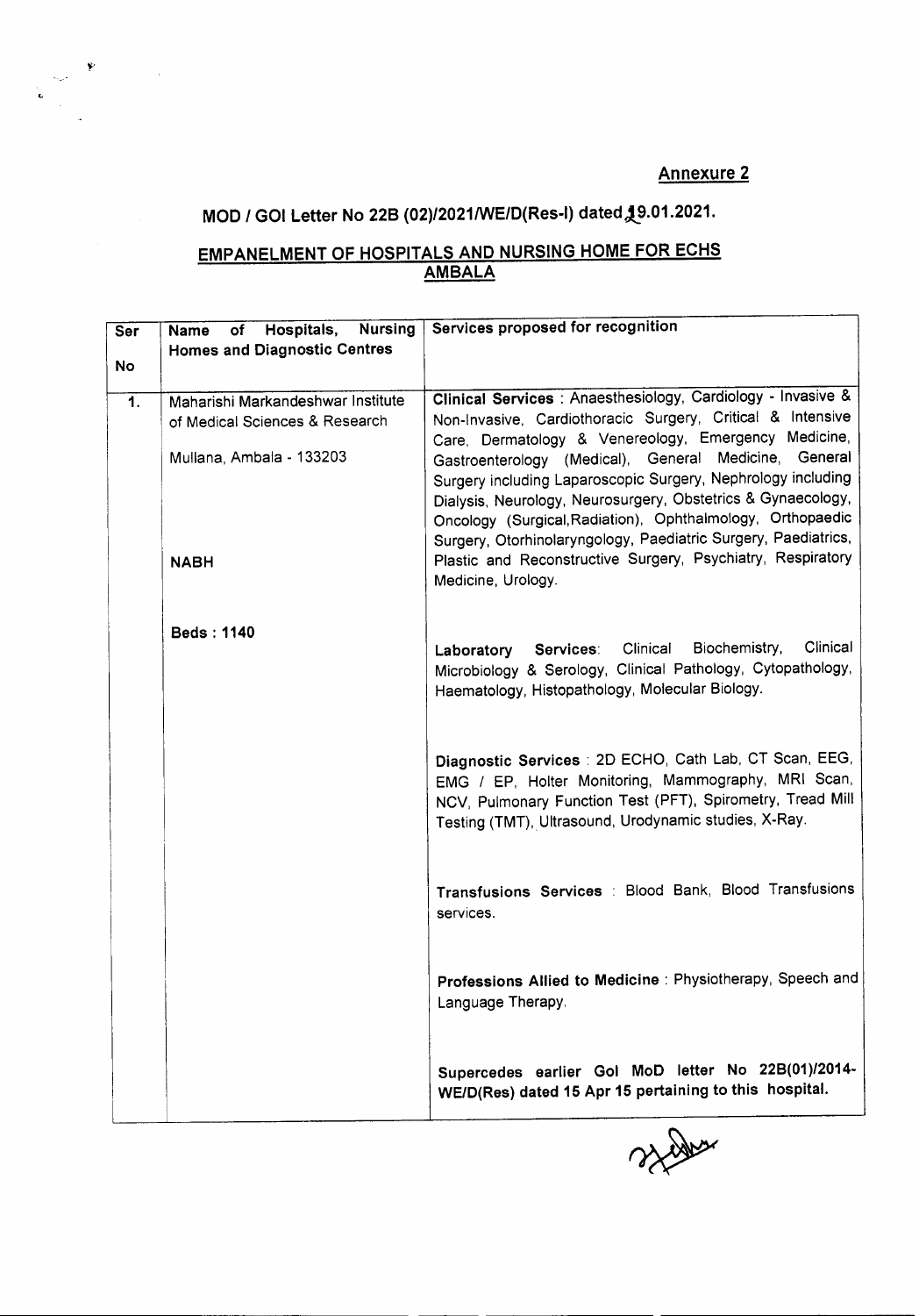# MOD / GOI Letter No 22B (02)/2021/WE/D(Res-I) dated  $29.01.2021$ .

#### EMPANELMENT OF HOSPITALS AND NURSINGHOME FOR ECHS BANGALORE

| <b>Ser</b> | Name of Hospitals, Nursing          | Services proposed for recognition                       |
|------------|-------------------------------------|---------------------------------------------------------|
| <b>No</b>  | <b>Homes and Diagnostic Centres</b> |                                                         |
|            |                                     |                                                         |
| 1.         | Fortis Hospital Ltd                 | Clinical Services : Anaesthesiology, Bariatric Surgery, |
|            |                                     | Cardiology - Invasive & Non-Invasive, Cardiothoracic    |
|            | No 14 Cunningham Road,              | Surgery, Critical & Intensive Care, Endocrinology,      |
|            | Bangalore - 560052                  | Endoscopy),<br>including<br>Gastroenterology (Medical   |
|            |                                     | Surgery<br>including<br>Medicine, General<br>General    |
|            |                                     | Laparoscopic Surgery, Nephrology including Dialysis,    |
|            | <b>NABH</b>                         | Neurology, Orthopaedic Surgery<br>including<br>Joint    |
|            |                                     | Replacement Surgery, Respiratory Medicine, Transplant   |
|            | <b>Beds: 140</b>                    | Services (Renal, Heart), Urology.                       |
|            |                                     | Laboratory Services: Clinical Biochemistry, Clinical    |
|            |                                     | Pathology,<br>Clinical<br>Serology,<br>&                |
|            |                                     | Microbiology<br>Cytopathology, Haematology.             |
|            |                                     |                                                         |
|            |                                     | Diagnostic Services : 2D ECHO, CT Scan, DSA/Cath        |
|            |                                     | Lab, ECG, Endoscopy, Holter Monitoring, Tread Mill      |
|            |                                     | Testing (TMT), Ultrasound, X-Ray.                       |
|            |                                     |                                                         |
|            |                                     | Transfusions Services: Blood Storage Centre including   |
|            |                                     | <b>Blood Transfusions services.</b>                     |
|            |                                     | <b>Medicine:</b><br>Dietetics,                          |
|            |                                     | <b>Allied</b><br><b>Professions</b><br>to to            |
|            |                                     | Physiotherapy.                                          |
|            |                                     | 22D<br>MoD letter<br>No.<br>Supercedes earlier Gol      |
|            |                                     | (14)/07/US(WE)/D(Res) dated 18 Sep 07 pertaining to     |
|            |                                     | this hospital.                                          |
|            |                                     |                                                         |
|            |                                     |                                                         |
|            |                                     |                                                         |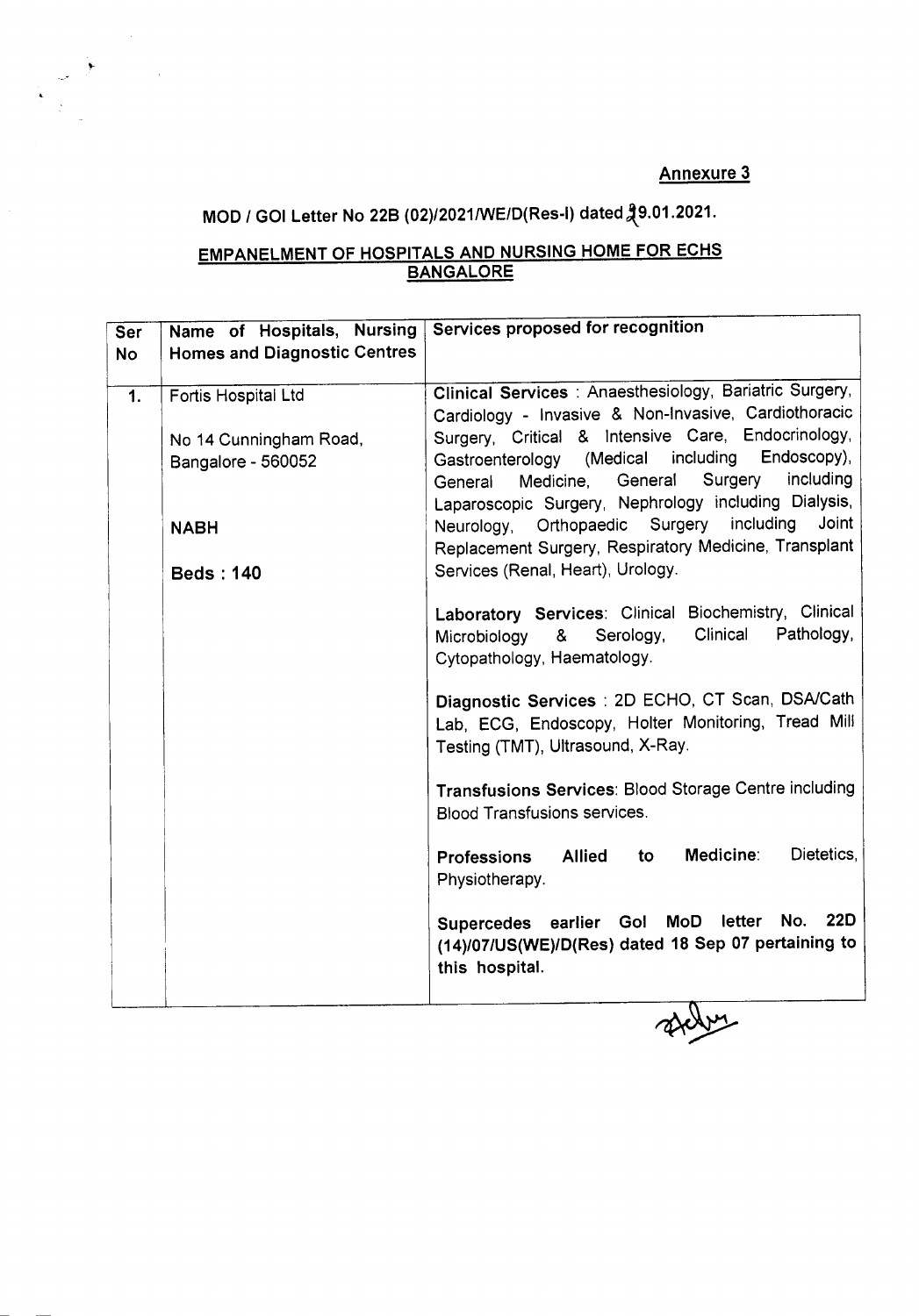## MOD / GOI Letter No 22B (02)/2021/WE/D(Res-I) dated  $$9.01.2021$ .

 $\sim$ 

### EMPANELMENT OF HOSPITALS AND NURSING HOME FOR ECHS

#### AMBALA

| Ser<br><b>No</b> | Name of Hospitals, Nursing<br><b>Homes and Diagnostic Centres</b>                              | Services proposed for recognition                                                                                                                                                                                                                                                                                                                                         |
|------------------|------------------------------------------------------------------------------------------------|---------------------------------------------------------------------------------------------------------------------------------------------------------------------------------------------------------------------------------------------------------------------------------------------------------------------------------------------------------------------------|
| 1.               | Laser Eye Clinic<br>SCO 833-834, Opposite Parade<br>Ground, Sector 22A, Chandigarh<br>- 160022 | Clinical Services : Anaesthesiology, Ophthalmic<br>Emergency, Comprehensive Ophthalmic Services,<br>Cataract Services, Glaucoma Services, Medical Retina<br>Services, Surgical Retina Services, Oculoplasty &<br>Reconstructive Surgery, Paediatric Ophthalmology,<br>Cornea Services, Refractive Services, Uvea Services,<br>Strabismus Clinic, Community Ophthalmology. |
|                  | <b>NABH</b>                                                                                    | Supercedes earlier Gol<br>MoD<br>letter<br>No.<br>22B(01)/09/US(WE) D (Res) dated 15th Mar<br>10<br>pertaining to this hospital.                                                                                                                                                                                                                                          |

where.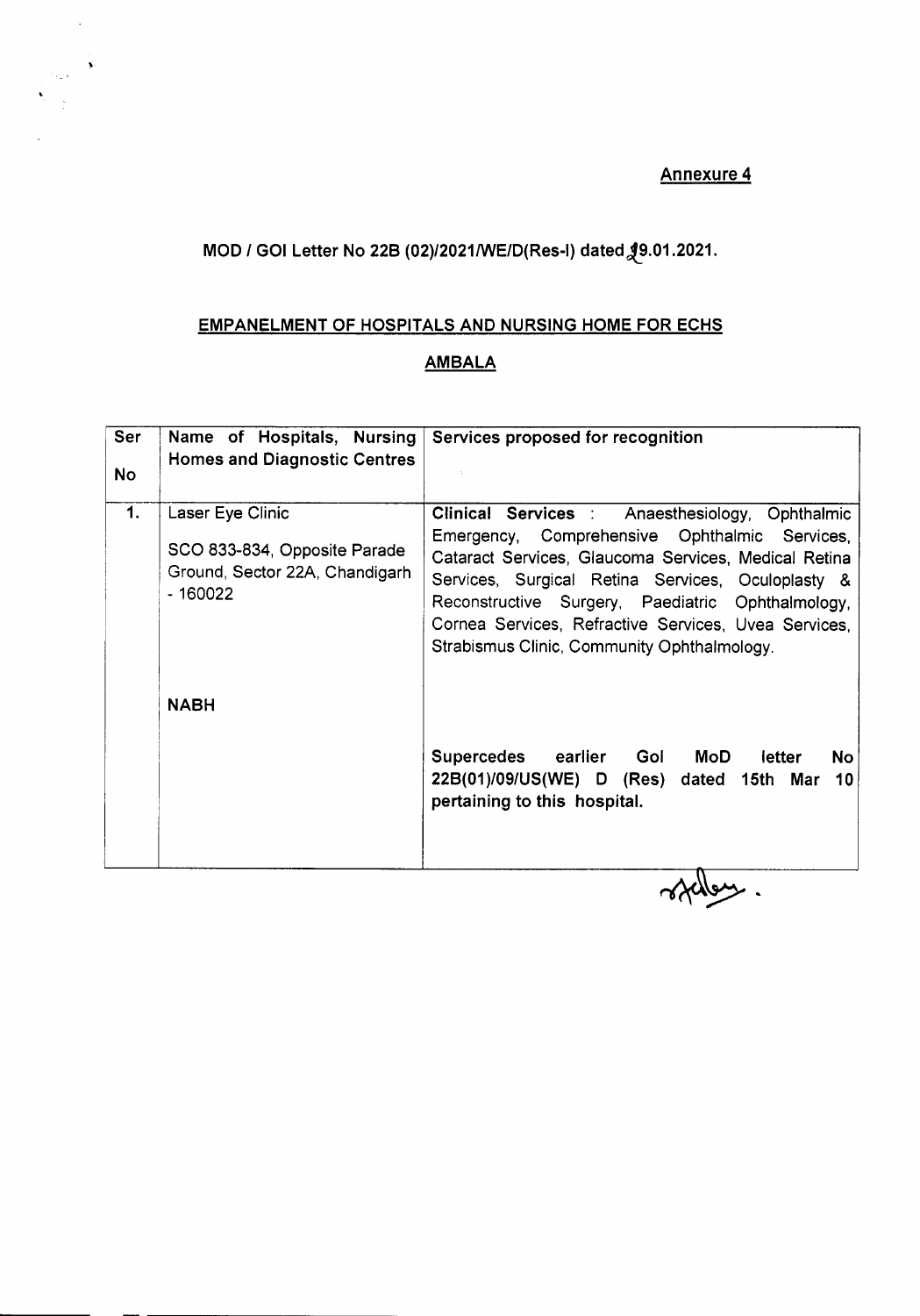### **MOD** *I* **GOI Letter No 22B (02)/2021IWE/D(Res-l) dated** ~9.01.2021.

#### **EMPANELMENT OF HOSPITALS AND NURSING HOME FOR ECHS**

#### **CHARKHI DADRI**

| Ser<br>No     | Name of Hospitals, Nursing<br><b>Homes and Diagnostic Centres</b>                       | Services proposed for recognition                                                                                                                                                                                                                                                |
|---------------|-----------------------------------------------------------------------------------------|----------------------------------------------------------------------------------------------------------------------------------------------------------------------------------------------------------------------------------------------------------------------------------|
| $\mathbf 1$ . | Jai Hind Healthcare<br>Near State Bank of Inida, Loharu<br>Road, Charkhi Dadri, Haryana | <b>Clinical</b><br><b>Services</b> : Anaesthesiology,<br>Emergency<br>Medicine, Dental, General Medicine, General Surgery,<br>Obstetrics and Gynecology, Day Care Services,<br>Orthopedic Surgery, Otorhinolaryngology, Pediatrics,<br>Neonatology, Critical Care Unit, Urology. |
|               | <b>NABH</b>                                                                             | Diagnostic Services: X-Ray, EEG, Spirometry.                                                                                                                                                                                                                                     |
|               | <b>Beds: 50</b>                                                                         | Laboratory<br><b>Services</b><br>Clinical<br>Biochemistry,<br>Hematology.                                                                                                                                                                                                        |
|               |                                                                                         | Professions allied to Medicine: Physiotherapy.                                                                                                                                                                                                                                   |
|               |                                                                                         | <b>Supercedes</b><br>earlier<br>Gol<br><b>MoD</b><br>letter<br><b>No</b><br>22B(03)/2020/WE/D(Res-1) dated 02 Jul 20 pertaining<br>to this hospital.                                                                                                                             |

stern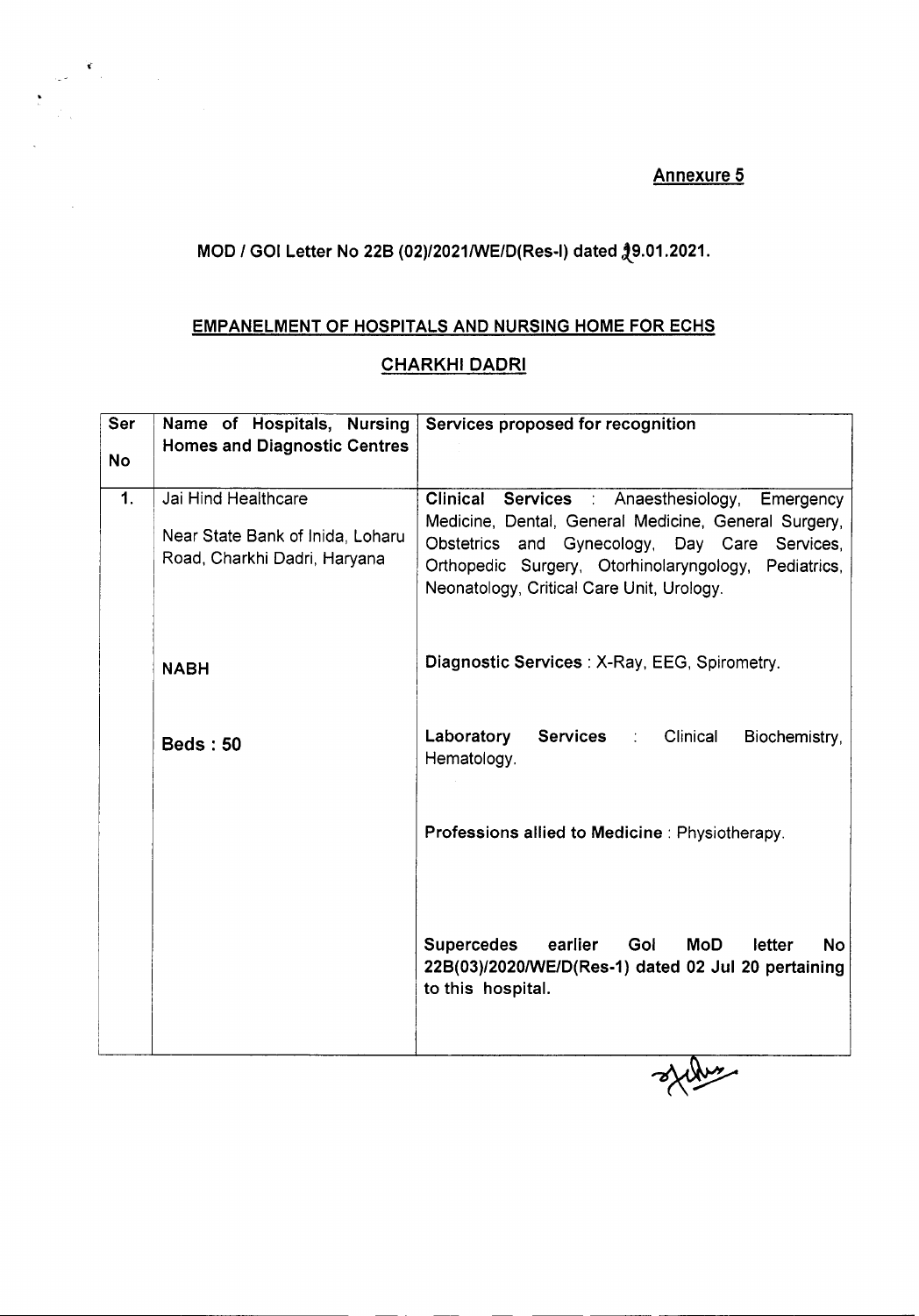# MOD / GOI Letter No 22B (02)/2021/WE/D(Res-I) dated 19.01.2021.

 $\sim$   $\alpha$ 

 $\sum_{\substack{1\leq i\leq n\\i\neq j\neq k}}\sum_{\substack{1\leq i\leq n\\i\neq j\neq k}}\sum_{\substack{1\leq i\leq n\\i\neq j\neq k}}\sum_{\substack{1\leq i\leq n\\i\neq j\neq k}}\sum_{\substack{1\leq i\leq n\\i\neq j\neq k}}\sum_{\substack{1\leq i\leq n\\i\neq j\neq k}}\sum_{\substack{1\leq i\leq n\\i\neq j\neq k}}\sum_{\substack{1\leq i\leq n\\i\neq j\neq k}}\sum_{\$ 

### EMPANELMENT OF HOSPITALS AND NURSING HOME FOR ECHS

#### **CHENNAI**

| Ser              | Name<br>Hospitals,<br>of          | Services proposed for recognition                                                    |
|------------------|-----------------------------------|--------------------------------------------------------------------------------------|
| No               | <b>Nursing</b><br>Homes<br>and    |                                                                                      |
|                  | <b>Diagnostic Centres</b>         |                                                                                      |
| $\overline{1}$ . | Gleneagles Global Health          | NABL Lab Services : Clinical Biochemistry, Clinical Pathology,                       |
|                  | City                              | Haematology & Immunohaematology, Microbiology & Serology.                            |
|                  | 439 Cheran Nagar,                 |                                                                                      |
|                  |                                   |                                                                                      |
|                  | Perumbakkamm, Chennai -<br>600100 | Already Empanelled as NABH & Non NABL for :-                                         |
|                  |                                   | Clinical<br><b>Services</b><br>Anaesthesia,<br>Burns Unit,<br>Cardiology,            |
|                  |                                   | Cardiothoracic & Vascular Surgery, Coronary Care Unit, Critical Care                 |
|                  | <b>NABH &amp; NABL</b>            | Medicine, Day Care Treatment Bronochoscopy, Day Care Treatment                       |
|                  |                                   | Endoscopy, Dermatology (Out Patients Only), Dialysis, Ear Nose and                   |
|                  | <b>Beds: 200</b>                  | Throat, Emergency Medicine, Gastroenterology, General Medicine,                      |
|                  |                                   | General Paediatrics (Out patients only), General Surgery, GI Surgery,                |
|                  |                                   | Hepatology & Hepato Billary Surgery, Intensive Care Units - Adult,                   |
|                  |                                   |                                                                                      |
|                  |                                   | Interventional Radiology, Joint Replacement, Medical Oncology,                       |
|                  |                                   | Minimal Access and Bariatric Surgery, Nephrology, Neurology, Neuro                   |
|                  |                                   | Surgery, Nuclear Medicine, Opthalmology, Oral Dental & Maxillofacial                 |
|                  |                                   | Surgery, Oral Surgery, Ortohpaedic Surgery, Physical Medicine &                      |
|                  |                                   | Rehabilitation,<br>Plastic<br>Reconstructive<br>- &<br>Cosmetic<br>Surgery,          |
|                  |                                   | Preventive Health Screening Camps, Psychiatry (Out patients only),                   |
|                  |                                   | Radiation Oncology, Respiratory Medicine, Surgical Oncology,                         |
|                  |                                   | Transplantation Services, Urology.                                                   |
|                  |                                   | Diagnostic Services : CT Scanning, DSA Lab, ECG, Echo, EEG,                          |
|                  |                                   | EMG, EP Studies and Urodynamics, Gama Camera, Holter Monitory,                       |
|                  |                                   | MRI, PET PFT, TMT, Ultrasound, X-Ray and Mamogram.                                   |
|                  |                                   |                                                                                      |
|                  |                                   | Laboratory Services : Blood Bank, Blood Transfusion Services,                        |
|                  |                                   | Cytopathology, Histopathology.                                                       |
|                  |                                   |                                                                                      |
|                  |                                   | Allied Services: Ambulance Services, Biomedical Engineering,                         |
|                  |                                   | Community Outreach Programmes (Health Camps), Dietetics,                             |
|                  |                                   | Immunization, Physiotherapy, Social Work, Speech and Language                        |
|                  |                                   | Therapy.                                                                             |
|                  |                                   |                                                                                      |
|                  |                                   | Already<br>empanelled<br>vide<br>earlier<br>Gol<br><b>MoD</b><br>letter<br><b>No</b> |
|                  |                                   | 22B(01)/2011/US(WE)/D(Res.I) dated 23 Jan 2012.                                      |
|                  |                                   |                                                                                      |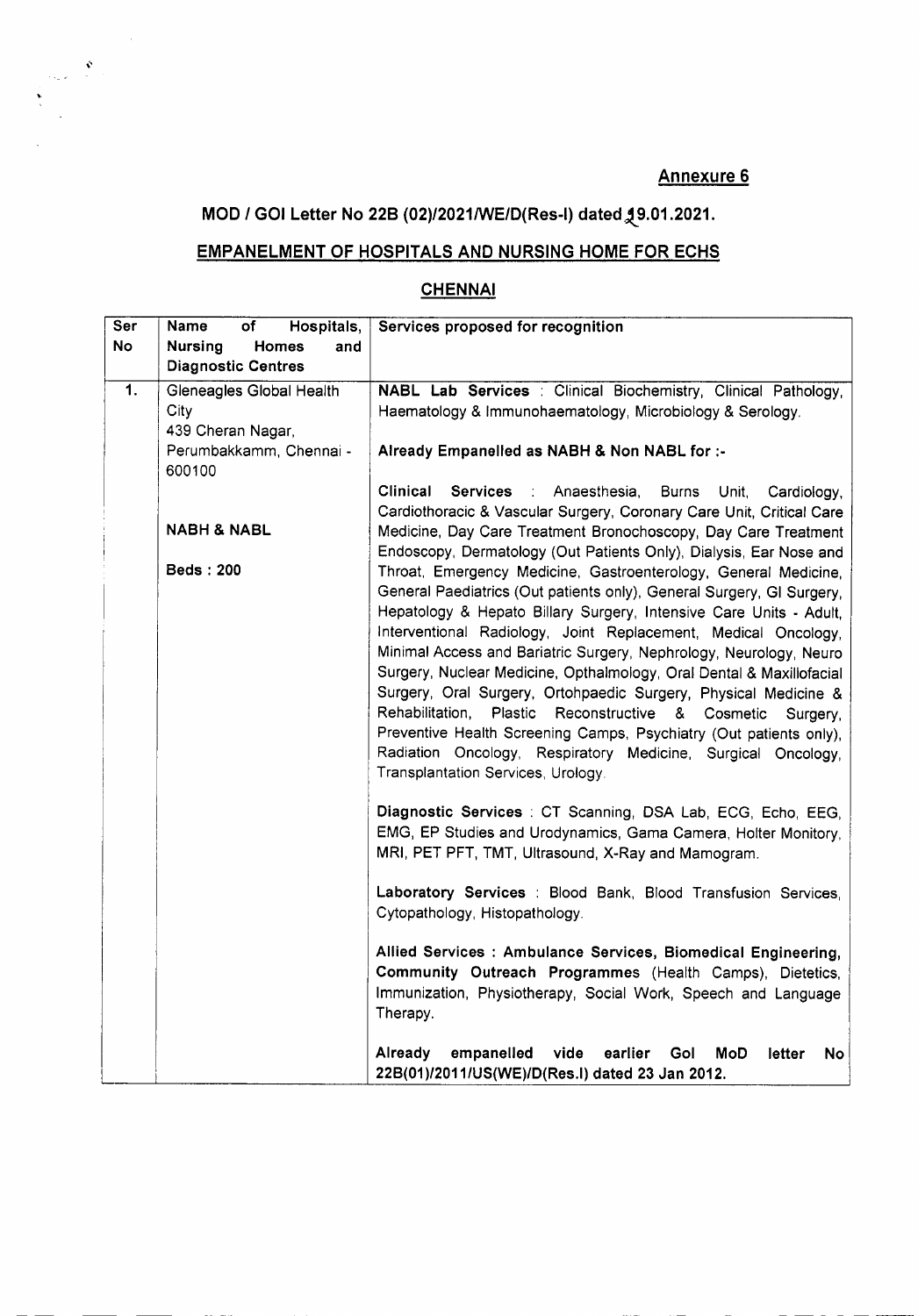# MOD / GOI Letter No 22B (02)/2021/WE/D(Res-I) dated 29.01.2021.

#### EMPANELMENT OF HOSPITALS AND NURSING HOME FOR ECHS

### **DEHRADUN**

| Ser       | <b>Name</b><br>of                     | Hospitals, Services proposed for recognition                            |
|-----------|---------------------------------------|-------------------------------------------------------------------------|
| <b>No</b> | <b>Nursing</b><br><b>Homes</b><br>and |                                                                         |
|           | <b>Diagnostic Centres</b>             |                                                                         |
| 1.        | <b>Velmed Hospitals</b>               | Clinical Services : General Medicine, General Surgery                   |
|           |                                       | including Laparoscopic Surgery, Obstetrics and Gynaecology,             |
|           | Turner Road, Clement                  | Paediatrics, Orthopaedics excluding Joint Replacement, ICU &            |
|           | Town, Adj (PNB)                       | Critical Care Units, ENT, Dermatology, Dental, Blood Bank               |
|           | Dehradun Uttarakhand -<br>248002      | (Blood Transfusions)                                                    |
|           |                                       | Laboratory Services :<br>Haematology,<br>Biochemistry,<br>Microbiology. |
|           | <b>Non NABH</b>                       |                                                                         |
|           |                                       | Specialised Services : Cardiology (consultation and                     |
|           | <b>Beds: 150</b>                      | diagnostics), Cardiothoracic Surgery, Interventional cardiology,        |
|           |                                       | Urology including Dialysis and Lithotripsy, Orthopaedic Surgery         |
|           |                                       | including Joint Replacement and arthroscopic Surgery,                   |
|           |                                       | Endoscopic Surgery, Neuro Surgery, Neuro - Medicine,                    |
|           |                                       | Gastroenterology, Respiratory Diseases, Critical Care                   |
|           |                                       | Medicine, Vascular Surgery, Paediatric Surgery, GI Surgery,             |
|           |                                       | Traumatology,<br>Neonatology, Interventional & Vascular                 |
|           |                                       | Cardiology, Specialised Dental Procedures (Oral Maxillo Facial          |
|           |                                       | Surgery).                                                               |
|           |                                       | Radio Diagnosis & Imaging: X-Ray, USG, CT, MRI.                         |
|           |                                       | Supercedes earlier Gol MoD letter No 22B(01)/2011-                      |
|           |                                       | WE/D(Res) Part II dated 10 Nov 16 pertaining to this                    |
|           |                                       | hospital.                                                               |
|           |                                       |                                                                         |
|           |                                       |                                                                         |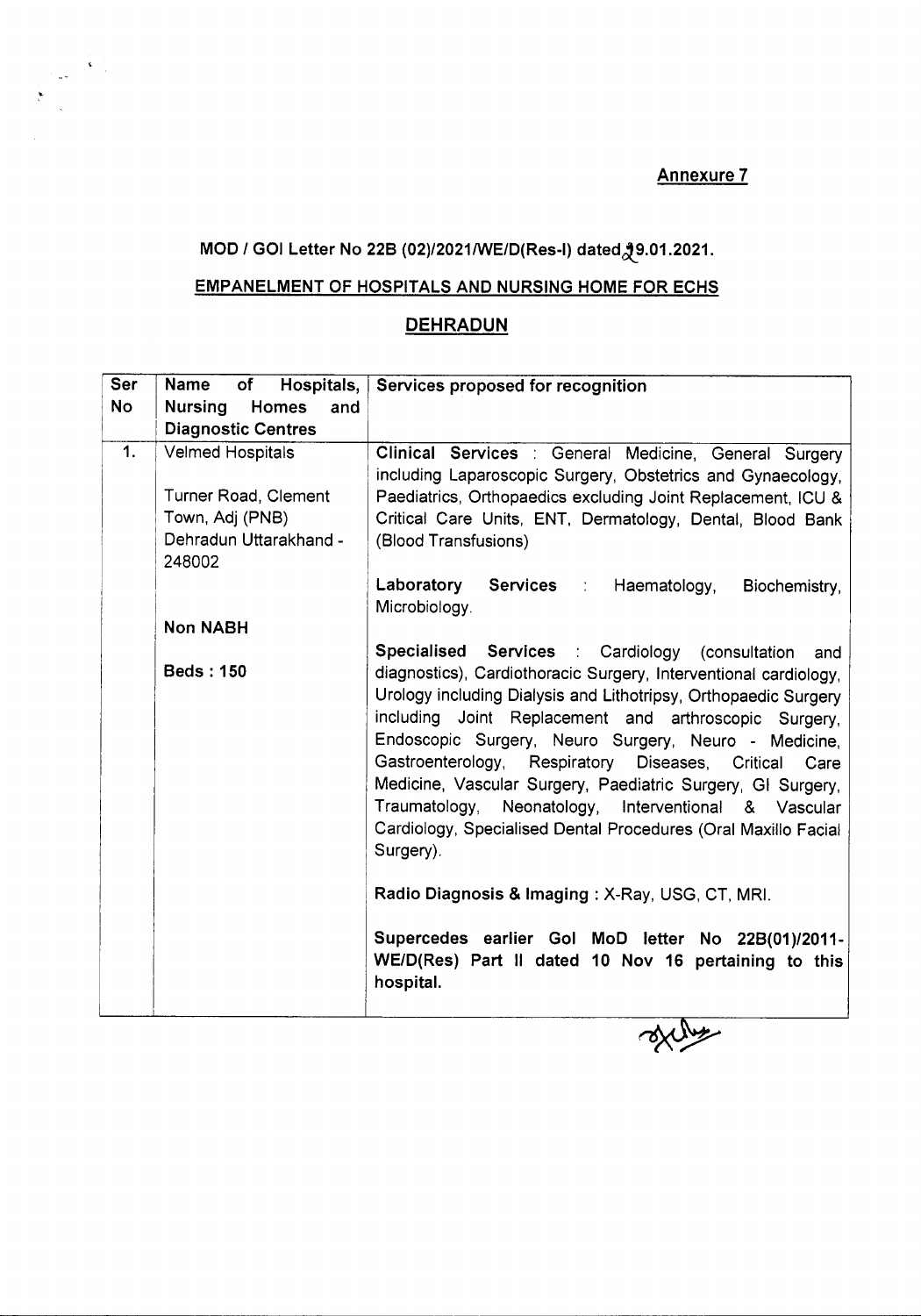### MOD / GOI Letter No 22B (02)/2021/WE/D(Res-I) dated 19.01.2021.

 $\sim$ 

## EMPANELMENT OF HOSPITALS AND NURSING HOME FOR ECHS

### DELHI (DWARKA)

| Ser              | Name<br>Hospitals,<br>of       | Services proposed for recognition                                        |
|------------------|--------------------------------|--------------------------------------------------------------------------|
| <b>No</b>        | <b>Nursing</b><br>Homes<br>and |                                                                          |
|                  | <b>Diagnostic Centres</b>      |                                                                          |
| $\overline{1}$ . | Human Care Medical             | <b>Clinical</b><br>Services : Anaesthesiology including<br>Pain          |
|                  | <b>Charitable Trust</b>        | Management, Cardiology - Invasive &<br>Non-Invasive,                     |
|                  |                                | Cardiothoracic Surgery, Critical & Intensive Care, Emergency             |
|                  | Main Road Sector - 6,          | Medicine, Endocrinology, Gastroenterology(Medical, Surgical),            |
|                  | Dwarka.                        | General Medicine, General Surgery including Laparoscopic                 |
|                  | Delhi - 110075                 | Surgery,<br>Neonatology,<br>Nephrology<br>including<br>Dialysis,         |
|                  |                                | Neurology,<br>Neurosurgery, Obstetrics<br>&<br>Gynaecology,              |
|                  |                                | Oncology (Medical, Surgical, Radiation), Orthopaedic Surgery             |
|                  | <b>NABH &amp; NABL</b>         | including<br>Joint Replacement & Arthroscopic<br>Surgery,                |
|                  |                                | Otorhinolaryngology, Paediatric Surgery, Paediatrics, Plastic            |
|                  | <b>Beds: 201</b>               | and<br>Reconstructive,<br>Surgery,<br>Respiratory<br>Medicine,           |
|                  |                                | Rheumatology, Transplant Services (Renal), Urology.                      |
|                  |                                |                                                                          |
|                  |                                | Diagnostic Services: 2D ECHO, Bone Densitometry, CT                      |
|                  |                                | Scan, DSA Lab, EEG, EMG / EP, Gamma Camera, Holter                       |
|                  |                                | Monitoring, Mammography, MRI Scan, PET CT Scan,                          |
|                  |                                | Spirometry, Tread Mill Testing (TMT), Ultrasound,                        |
|                  |                                | Urodynamic studies, X-Ray.                                               |
|                  |                                | Transfusions Services : Blood Bank, Blood Transfusions                   |
|                  |                                | services.                                                                |
|                  |                                | Professions Allied to Medicine : Dietetics, Physiotherapy                |
|                  |                                |                                                                          |
|                  |                                | NABL Lab Services : Clinical<br>Biochemistry,<br>Clinical                |
|                  |                                | Pathology,<br>Cytopathology,<br>Haematology<br>&                         |
|                  |                                | Immunohaematology,<br>Histopathology,<br>Microbiology<br>&               |
|                  |                                | Serology.                                                                |
|                  |                                | <b>Supercedes</b><br>earlier<br>Gol<br><b>MoD</b><br>letter<br><b>No</b> |
|                  |                                | 22B(03)/2020/WE/D(Res-1) dated 02 Jul 20 pertaining to this              |
|                  |                                | hospital.                                                                |
|                  |                                |                                                                          |

skiller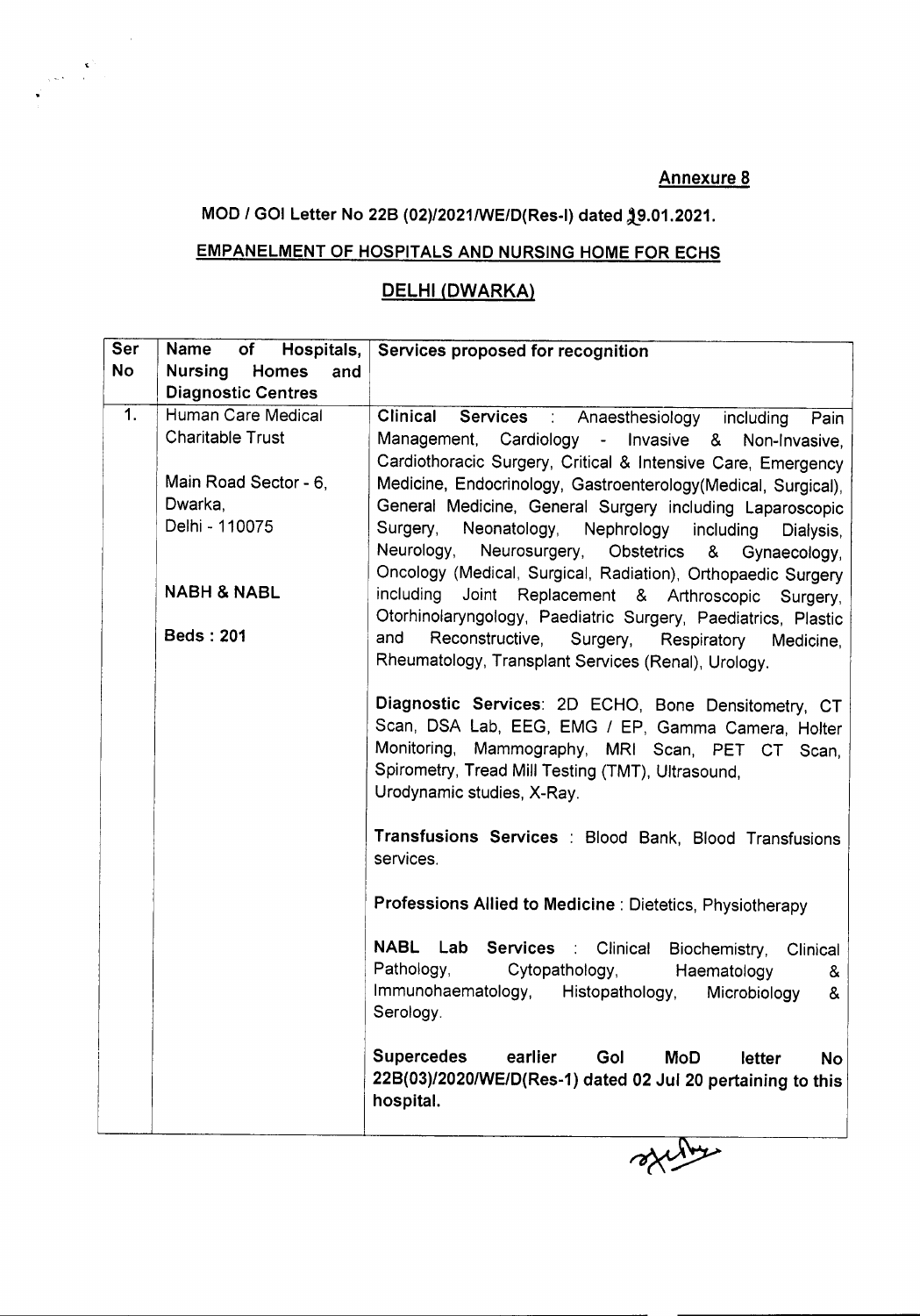# MOD / GOI Letter No 22B (02)/2021/WE/D(Res-I) dated 29.01.2021.

 $\sim$ 

#### EMPANELMENT OF HOSPITALS AND NURSING HOME FOR ECHS

### DELHI (SHALIMAR BAGH)

| Ser              | Name<br>Hospitals,<br>of       | Services proposed for recognition                                                                                                      |
|------------------|--------------------------------|----------------------------------------------------------------------------------------------------------------------------------------|
| No               | <b>Nursing</b><br>Homes<br>and |                                                                                                                                        |
|                  | <b>Diagnostic Centres</b>      |                                                                                                                                        |
| $\overline{1}$ . | <b>Max Super Speciality</b>    | Clinical Services : Anaesthesiology, Cardiology - Invasive & Non-                                                                      |
|                  | Hospital, Shalimar Bagh        | invasive, Cardiothoracic Surgery, Dermatology & Venereology,                                                                           |
|                  |                                | Emergency Medicine, Gastroenterology (Medical), General Medicine,                                                                      |
|                  | FC-50, C&D Block, Shalimar     | General Surgery including Bariatric, Laparoscopic, Minimal Invasive                                                                    |
|                  | Bagh, New Delhi - 110088       | Surgery & Surgical Gastroenterology, Neonatology, Nephrology                                                                           |
|                  |                                | including Dialysis, Neurology, Neurosurgery Including Spine Surgery,<br>Nuclear Medicine, Obstetrics & Gynaecology including High Risk |
|                  | <b>NABH</b>                    | Pregnancy & Gynaecological Oncology, Oncology (Medical, Surgical,                                                                      |
|                  |                                | Haemato, Radiation), Ophthalmology, Orthopaedic Surgery including                                                                      |
|                  | <b>Beds: 150</b>               | Joint Repiacement & Arthroscopic Surgery, Otorhinolaryngology,                                                                         |
|                  |                                | Paediatric Surgery, Paediatrics Plastic and Reconstructive Surgery,                                                                    |
|                  |                                | Psychiatry,<br>Respiratory Medicine,<br>Rheumatology,<br>Transplant                                                                    |
|                  |                                | Services (Liver Renal Bone Marrow Cornea), Urology, Vascuiar                                                                           |
|                  |                                | Surgery.                                                                                                                               |
|                  |                                |                                                                                                                                        |
|                  |                                | Laboratory Services: Clinical Biochemistry, Clinical Microbiology &                                                                    |
|                  |                                | Serology,<br>Clinical<br>Pathology,<br>Cytopathology<br>Haematology,                                                                   |
|                  |                                | Histopathology.                                                                                                                        |
|                  |                                | Diagnostio Services: 2D ECHO, CT Scan, DSA/Cath Lab, EEG,                                                                              |
|                  |                                | EMG/ EP, Gamma Camera, Holter Monitoring, Mammography, MRI                                                                             |
|                  |                                | Scan, PET CT Scan, Sleep Study, Spirometry, Tread Mil Testing                                                                          |
|                  |                                | (TMT), Ultrasound, Urodynamic studies, X-Ray.                                                                                          |
|                  |                                |                                                                                                                                        |
|                  |                                | Transfusions Services: Blood Bank, Blood Transfusions services.                                                                        |
|                  |                                | Professions Allied to Medicine : Dietetics, Occupational Therapy,                                                                      |
|                  |                                | Physiotherapy.                                                                                                                         |
|                  |                                |                                                                                                                                        |
|                  |                                | Supercedes earlier Gol MoD letter No 22B(01)/2015-WE/D(Res)                                                                            |
|                  |                                | Part-I dated 28 Apr 2016 pertaining to this hospital.                                                                                  |
|                  |                                |                                                                                                                                        |
|                  |                                |                                                                                                                                        |
|                  |                                |                                                                                                                                        |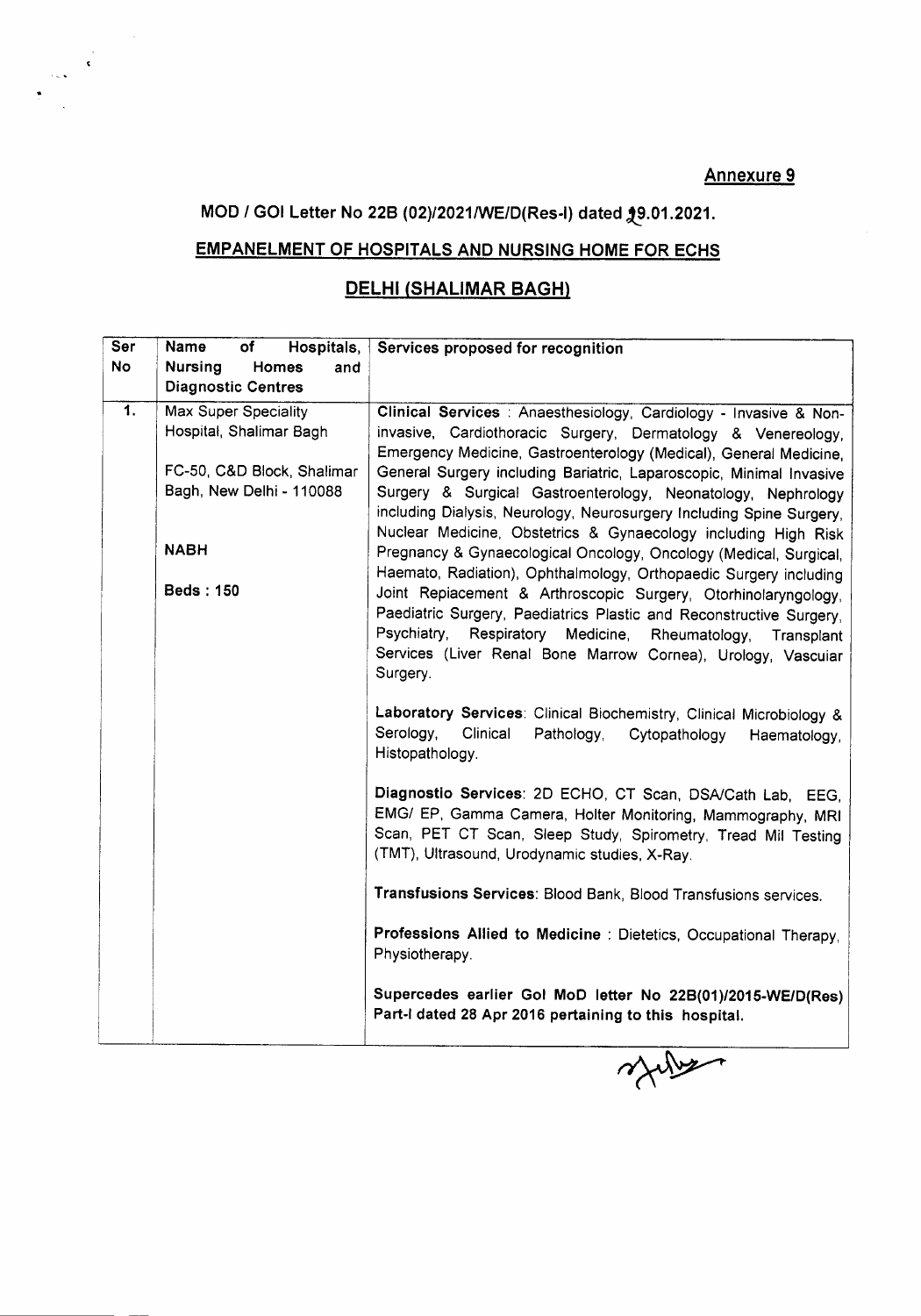# MOD / GOI Letter No 22B (02)/2021/WE/D(Res-I) dated 19.01.2021.

## EMPANELMENT OF HOSPITALS AND NURSING HOME FOR ECHS

#### GREATER NOIDA

| Ser              | Name<br>of<br>Hospitals,       | Services proposed for recognition                                     |
|------------------|--------------------------------|-----------------------------------------------------------------------|
| <b>No</b>        | <b>Nursing</b><br>Homes<br>and |                                                                       |
|                  | <b>Diagnostic Centres</b>      |                                                                       |
| $\overline{1}$ . | Kailash Hospital Ltd           | Clinical Services : Anaesthesiology, Cardiology - Interventional      |
|                  |                                | &Non-Interventional, Critical & Intensive Care including Cardiac ICU, |
|                  | 23KP-1, Greater                | Dental Science, Dermatology and Venereology, Diabetology,             |
|                  | Noida - 201310                 | Emergency Medicine, Endocrinology, General Medicine, General          |
|                  |                                | Surgery, Medical Gastroenterology, Nephrology including Dialysis,     |
|                  |                                | Neurology, Neurosurgery, Obstetrics and Gynaecology, Oncology         |
|                  | <b>NABH&amp; NABL</b>          | (OPD), Ophthalmology, Orthopaedic Surgery, Otorhinolaryngology,       |
|                  |                                | Paediatrics including Neonatology, Psychiatry (OPD), Respiratory      |
|                  | <b>Beds: 100</b>               | Medicine, Urology.                                                    |
|                  |                                |                                                                       |
|                  |                                | Laboratory Services : Clinical Microbiology and Serology,             |
|                  |                                | Cytopathology, .                                                      |
|                  |                                |                                                                       |
|                  |                                | Diagnostic Services: 2D ECHO, Audiometry, CT Scanning,                |
|                  |                                | Mammography, MRI Scan, Orthopantomogram (OPG), Spirometry,            |
|                  |                                | Tread Mill Testing, Ultrasound, Urodynamic Studies, X-Ray.            |
|                  |                                |                                                                       |
|                  |                                | Clinical Support departments/services:<br>Blood Banks/Blood           |
|                  |                                | Transfusions, Dietetics, Emergency, Rehabilitation (Physiotherapy).   |
|                  |                                |                                                                       |
|                  |                                | NABL Lab Services : Clinical Bio-chemistry, Clinical Pathology,       |
|                  |                                | Haematology.                                                          |
|                  |                                |                                                                       |
|                  |                                | Supercedes earlier Gol MoD letter No 22B(04)/2020/WE/D(Res-1)         |
|                  |                                | dated 02 Jul 20 pertaining to this hospital.                          |

mas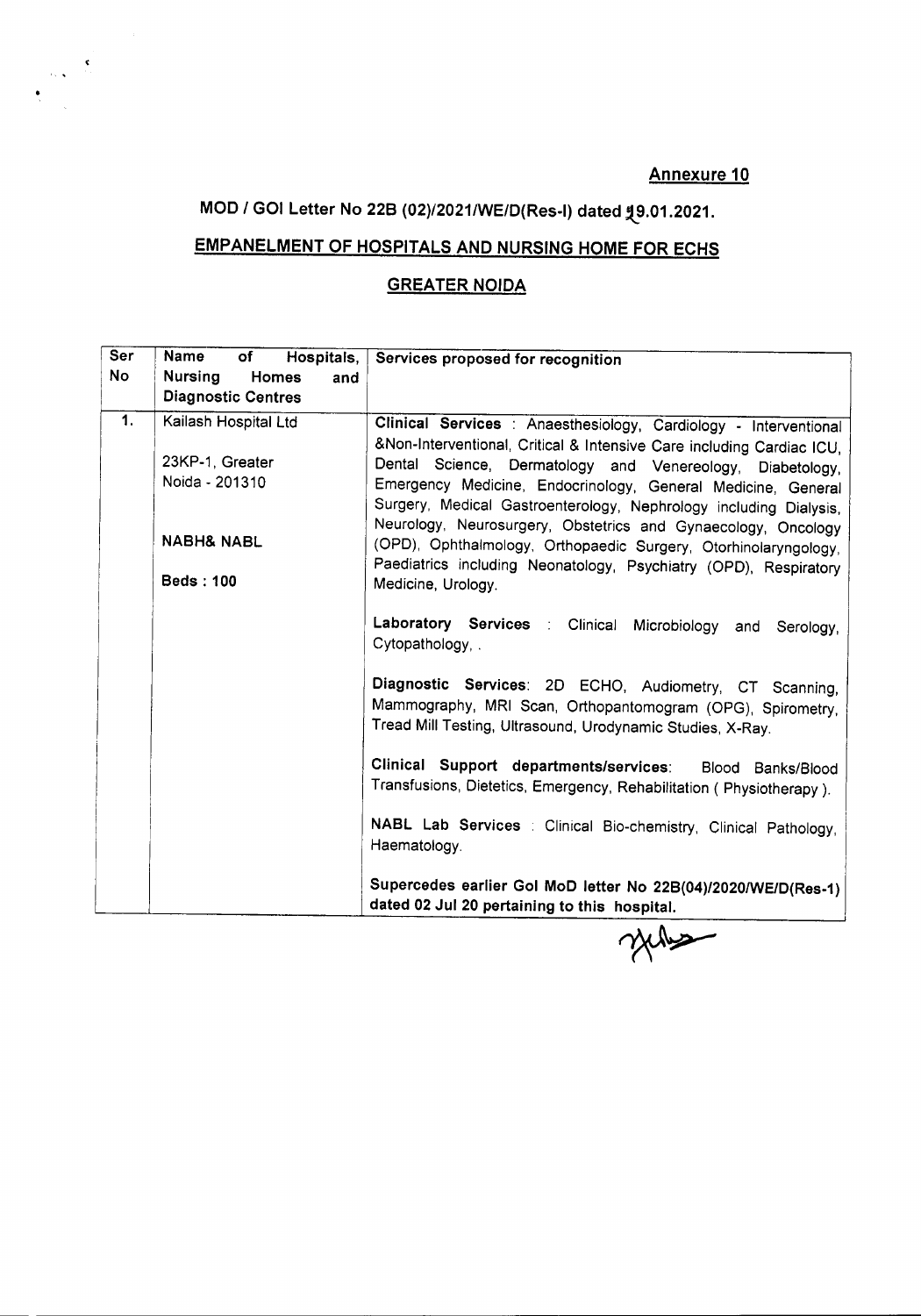## **MOD** / GOI Letter No 22B (02)/2021/WE/D(Res-I) dated  $39.01.2021$ .

 $\frac{c}{\sqrt{2}}$ 

## **EMPANELMENT OF HOSPITALS AND NURSING HOME FOR ECHS**

#### **GUNTUR**

| Ser<br><b>No</b> | Name<br>of<br>Hospitals,<br><b>Nursing</b><br><b>Homes</b><br>and<br><b>Diagnostic Centres</b>                                                   | Services proposed for recognition                                                                                                                                                                                                                                                                                                                                                                                  |
|------------------|--------------------------------------------------------------------------------------------------------------------------------------------------|--------------------------------------------------------------------------------------------------------------------------------------------------------------------------------------------------------------------------------------------------------------------------------------------------------------------------------------------------------------------------------------------------------------------|
| $\mathbf{1}$ .   | Sankara Eye Hospital (A<br>Unit of Sri Kanchi Kama<br>Koti Medical Trust)<br>Vijaywara Guntur Express<br>Highway, Pedakakani,<br>Guntur - 522509 | General Services: Anaesthesiology, Ophthalmic Emergency,<br>Comprehensive Ophthalmic Services, Cataract Services,<br>Glaucoma Services, Medical Retina Services, Surgical Retina<br>Services, Oculoplasty and Reconstructive Surgery, Orbit<br>Surgery,<br>Paediatric Ophthalmology, Cornea<br>Services.<br>Refractive Services, Uvea Services, Neuro-ophthalmology,<br>Strabismus Clinic, Community Ophthalmology |
|                  | <b>NABH</b>                                                                                                                                      | Supercedes earlier Gol MoD letter No 22B(01)/09/US<br>(WE) D(Res) dated 15 Mar 10 pertaining to this hospital.                                                                                                                                                                                                                                                                                                     |

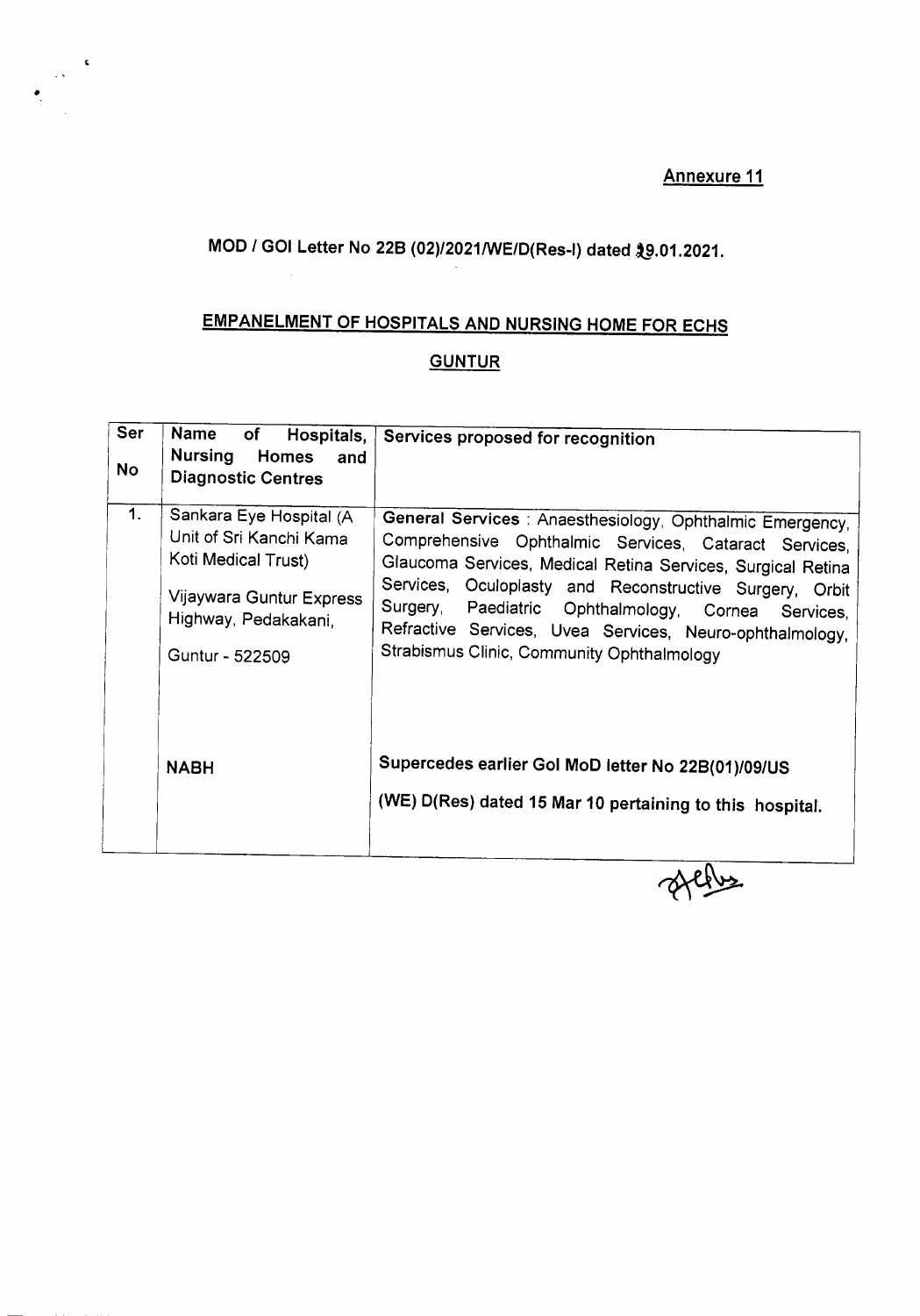# MOD / GOI Letter No 22B (02)/2021/WE/D(Res-I) dated  $29.01.2021$ .

 $\frac{1}{2}$ 

#### EMPANELMENT OF HOSPITALS AND NURSING HOME FOR ECHS

#### **GURGAON**

| Ser              | Name<br>of<br>Hospitals,       | Services proposed for recognition                                          |
|------------------|--------------------------------|----------------------------------------------------------------------------|
|                  | <b>Nursing</b><br>Homes<br>and |                                                                            |
| No               | <b>Diagnostic Centres</b>      |                                                                            |
|                  |                                |                                                                            |
| $\overline{1}$ . | Mayom Hospital (A Unit of      | Clinical Services: Anaesthesiology, Bariatric Surgery, Cardiology,         |
|                  | <b>USMC Trust)</b>             | Clinical Haematology, Critical & Intensive Care, Dental Science,           |
|                  |                                | Dermatology & Venereology, Emergency Medicine, Family Medicine,            |
|                  | South City-1, Block D,         | Gastroenterology                                                           |
|                  | Gurgaon (HR)                   |                                                                            |
|                  |                                | (Medical, Surgical), General Medicine, General Surgery including           |
|                  |                                | Laparoscopic Surgery, Hepatology,<br>Neonatology,<br>Nephrology            |
|                  |                                | Dialysis,<br>Neurology,<br>Neurosurgery,<br>including<br>Obstetrics<br>- & |
|                  |                                | Gynaecology, Oncology (Surgical, Gynaecological), Ophthalmology,           |
|                  |                                | Orthopaedic Surgery including Joint Replacement & Arthroscopic             |
|                  | <b>NABH</b>                    | Surgery, Otorhinolaryngology, Paediatrics, Plastic and Reconstructive      |
|                  |                                | Surgery, Respiratory Medicine, Spine Surgery, Sports Medicine,             |
|                  |                                |                                                                            |
|                  | <b>Beds: 50</b>                | Urology                                                                    |
|                  |                                |                                                                            |
|                  |                                |                                                                            |
|                  |                                | Laboratory Services: Clinical Biochemistry, Clinical Microbiology &        |
|                  |                                | Serology, Clinical Pathology, Haematology.                                 |
|                  |                                |                                                                            |
|                  |                                |                                                                            |
|                  |                                |                                                                            |
|                  |                                | Diagnostic Services: 2D ECHO, Audiometry, Bone Densitometry,               |
|                  |                                | Colour Doppler, CT Scan, ECG, Endoscopy, OPG, Pulmonary,                   |
|                  |                                | Function Test Spirometry, Tread Mill Testing, Ultrasound, X-Ray.           |
|                  |                                |                                                                            |
|                  |                                |                                                                            |
|                  |                                |                                                                            |
|                  |                                | Professions Allied to Medicine: Dietetics, Physiotherapy, Speech           |
|                  |                                | and Language Therapy.                                                      |
|                  |                                |                                                                            |
|                  |                                |                                                                            |
|                  |                                | Supercedes Earlier GOI MoD letter No 22B(01)/2011-WE/D(Res)                |
|                  |                                | Part II dated 10 Nov 16 pertaining to this hospital.                       |
|                  |                                |                                                                            |

Alle

- .. - - -- - -- --- --------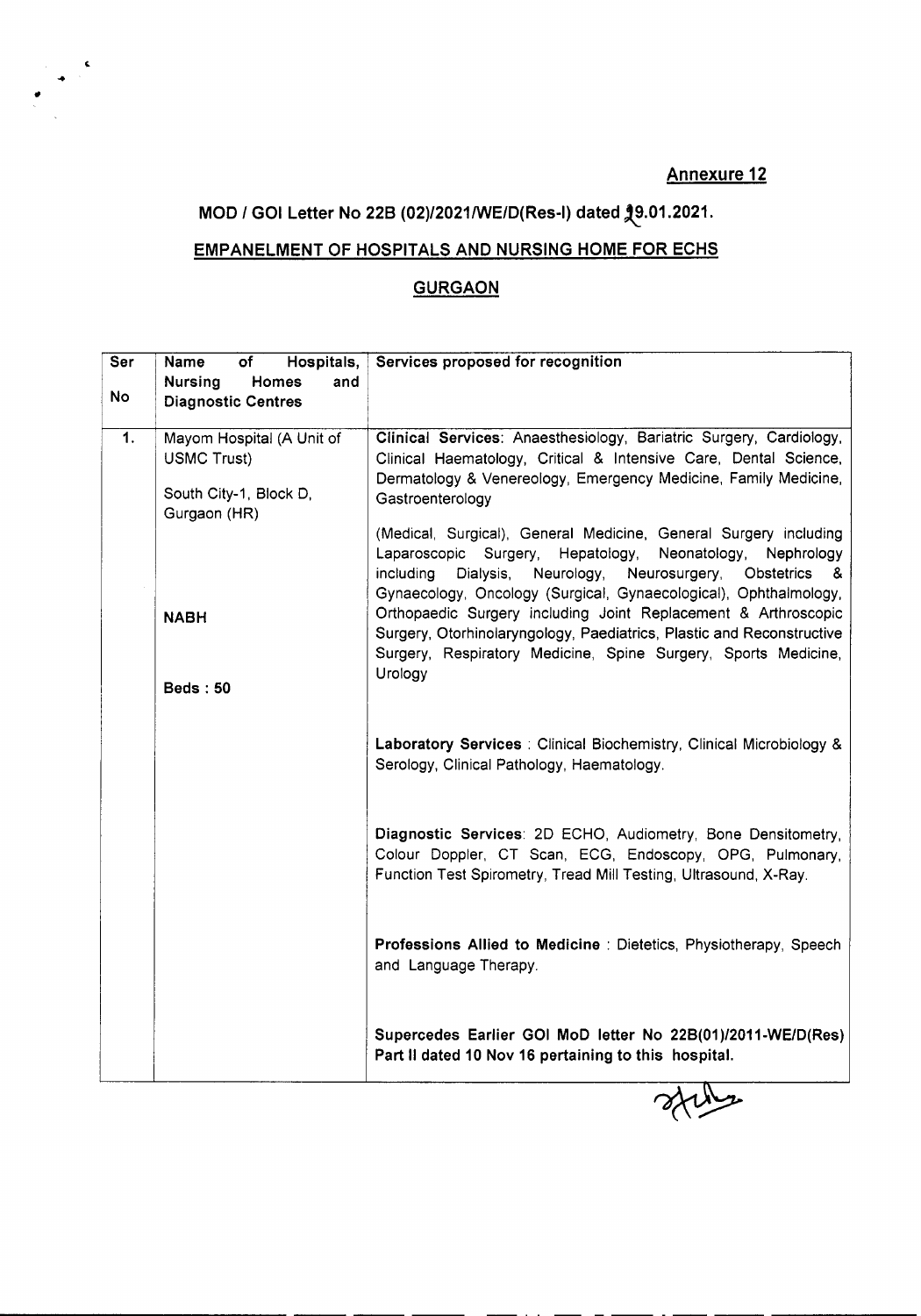# MOD / GOI Letter No 22B (02)/2021/WE/D(Res-I) dated  $29.01.2021$ .

..

## EMPANELMENT OF HOSPITALS AND NURSING HOME FOR ECHS

### **GURGAON**

| <b>Ser</b>       | Hospitals,<br><b>Name</b><br>оf                                              | Services proposed for recognition                                                                                                                                                                                                                                                                                                                                                                                  |
|------------------|------------------------------------------------------------------------------|--------------------------------------------------------------------------------------------------------------------------------------------------------------------------------------------------------------------------------------------------------------------------------------------------------------------------------------------------------------------------------------------------------------------|
|                  | Homes<br>and<br><b>Nursing</b>                                               |                                                                                                                                                                                                                                                                                                                                                                                                                    |
| <b>No</b>        | <b>Diagnostic Centres</b>                                                    |                                                                                                                                                                                                                                                                                                                                                                                                                    |
| $\overline{1}$ . | Metro Hospital & Heart<br>Institute (A Unit of Umkal<br>healthcare Pvt Ltd). | Clinical Services : Anaesthesiology, Cardiac Anaesthesia,<br>Cardiology, Cardiothoracic Surgery, Critical & Intensive Care,<br>Dental Science, Dermatology and Venereology, Emergency<br>Medicine, General Medicine, General Surgery including                                                                                                                                                                     |
|                  | H Block, Palam Vihar,<br>Gurgaon - 122017,<br>Haryana                        | Laparoscopic Surgery, Medical Gastroenterology, Nephrology<br>including, Dialysis, Neurology, Neurosurgery, Obstetrics and<br>(Surgical),<br>Ophthalmology,<br>Oncology<br>Gynaecology,<br>Joint<br>Replacement,<br>including<br>Surgery<br>Orthopaedic<br>Otorhinolaryngology, Paediatrics, Plastic and Reconstructive<br>Surgery, Respiratory Medicine, Surgical Gastroenterology,<br>Urology, Vascular Surgery. |
|                  | <b>NABH</b>                                                                  | Clinical<br>Clinical Bio-chemistry,<br>Laboratory Services:<br>Microbiology and Serology, Clinical Pathology, Haematology,                                                                                                                                                                                                                                                                                         |
|                  | <b>Beds: 120</b>                                                             | Histopathology.                                                                                                                                                                                                                                                                                                                                                                                                    |
|                  |                                                                              | Diagnostic Services: CT Scanning, Ultrasound, X-Ray.                                                                                                                                                                                                                                                                                                                                                               |
|                  |                                                                              | Clinical Support departments/services : Blood Bank, Blood<br>Rehabilitation<br>Dietetics,<br>Transfusions<br>services,<br>(Physiotherapy).                                                                                                                                                                                                                                                                         |
|                  |                                                                              | Supercedes earlier Gol MoD letter No 22B(01)/2011-<br>US(WE)/D(Res)pt.I dated 14th Jun 2013 pertaining to this<br>hospital.                                                                                                                                                                                                                                                                                        |

--- ---------------------------------------------

 $\gamma$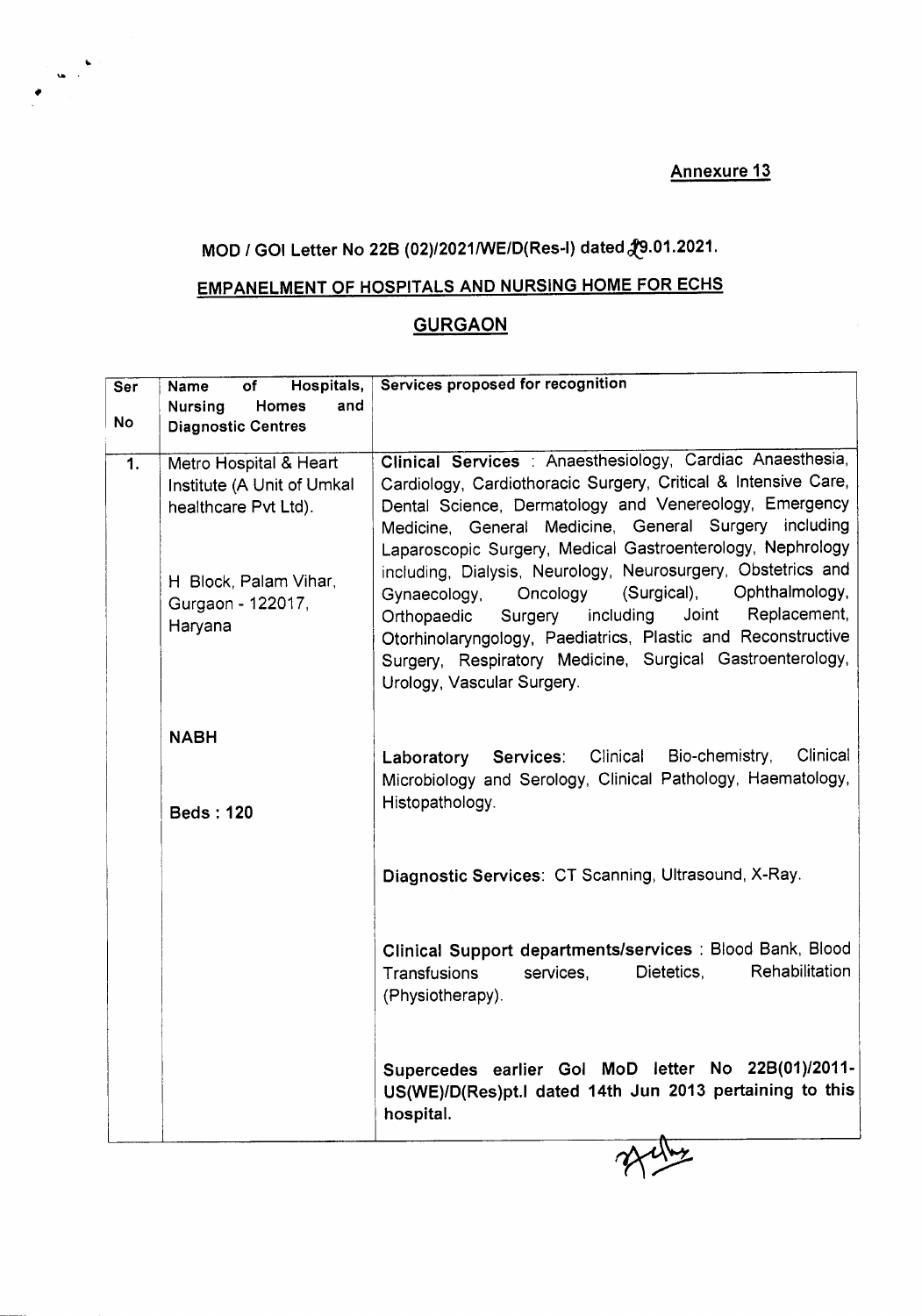$\cdot$ 

# MOD / GOI Letter No 22B (02)/2021/WE/D(Res-I) dated.,19.01.2021.

",

# EMPANELMENT OF HOSPITALS AND NURSING HOME FOR ECHS

### JAIPUR

| <b>Ser</b>       | Hospitals,<br>Name<br>of       | Services proposed for recognition                                       |
|------------------|--------------------------------|-------------------------------------------------------------------------|
|                  | <b>Nursing</b><br>Homes<br>and |                                                                         |
| No               | <b>Diagnostic Centres</b>      |                                                                         |
|                  |                                |                                                                         |
| $\overline{1}$ . | Apex Hospitals Pvt. Ltd.       | Clinical Services: Anaesthesia, Bariatric Surgery, Bariatric Surgery,   |
|                  | SP - 4 & 6. Malviya Industrial | thoracic<br>Cardiology<br>Unit.<br>Burn                                 |
|                  | Area                           | Surgery, Critical & Intensive Care, CTVS, Dental Sciences,              |
|                  | Near Apex Circle, Malviya      | Dermatology and Venereology, Emergency Medicine, Fertility              |
|                  | Nagar                          | Gastroenterology (Medical & Surgery), General Medicine, General         |
|                  | Jaipur - 302017, Rajasthan     | Surgery including Laparoscopic Surgery, Gastroenterology (Medical       |
|                  |                                | and Surgery), Interventional Cardiology, Interventional Radiology,      |
|                  |                                | Dialysis,<br>Neurology,<br>including<br>Nephrology<br>Neonatology,      |
|                  |                                | Neurosurgery, Obstetrics and Gynaecology, Oncology (Medical,            |
|                  |                                | Including<br>Joint<br>Radiation), Orthopaedic<br>Surgery<br>Surgical,   |
|                  |                                | Replacement Surgery, Otorhinolaryngology, Paediatric Surgery,           |
|                  | <b>NABH &amp; NABL</b>         | Plastic and Reconstructive Surgery, Respiratory<br><b>Paediatrics</b>   |
|                  |                                | Medicine, Transplantation, Service (Renal), Urology, Vascular.          |
|                  |                                |                                                                         |
|                  |                                | Laboratory Services: Histopathology.                                    |
|                  | <b>Beds: 167</b>               |                                                                         |
|                  |                                | Diagnostic Services: CT Scanning, MRI, Ultrasound, X-Ray, 2D            |
|                  |                                | Echo, EEG, Tread Mill Testing.                                          |
|                  |                                | Clinical Support departments services: Blood Bank/ Blood                |
|                  |                                | (Occupational<br>Rehabilitation<br>Transfusions Services,<br>Dietetics, |
|                  |                                | Therapy Physiotherapy)                                                  |
|                  |                                |                                                                         |
|                  |                                | NABL Lab Services : Clinical Biochemistry, Clinical Pathology,          |
|                  |                                | Cytopathology, Haematology & Immunohaematology, Microbiology &          |
|                  |                                | Serology,                                                               |
|                  |                                |                                                                         |
|                  |                                |                                                                         |
|                  |                                | Supercedes earlier GOI MoD letter No 22B(01)/2015-WE/D(Res.I)           |
|                  |                                | Part-I dated 28 Apr 2016 pertaining to this hospital.                   |
|                  |                                |                                                                         |
|                  |                                |                                                                         |
|                  |                                |                                                                         |
|                  |                                |                                                                         |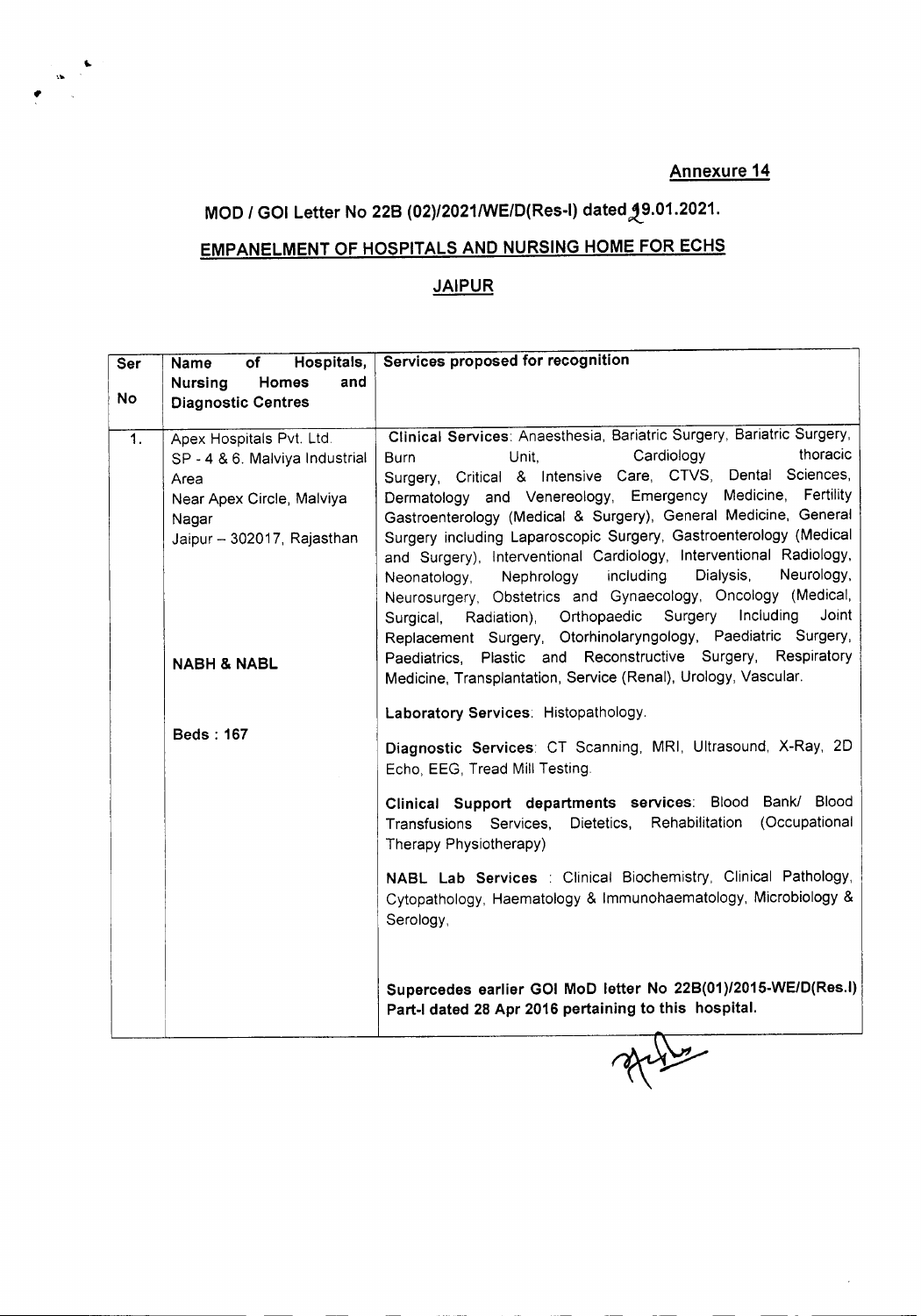# MOD / GOI Letter No 22B (02)/2021/WE/D(Res-I) dated  $9.01.2021$ .

### EMPANELMENT OF HOSPITALS AND NURSING HOME FOR ECHS

#### JAIPUR

| Ser<br>No | Name<br>of<br><b>Nursing</b><br><b>Homes</b><br>and<br><b>Diagnostic Centres</b> | Hospitals, Services proposed for recognition                                                                       |
|-----------|----------------------------------------------------------------------------------|--------------------------------------------------------------------------------------------------------------------|
| 1.        | ASG hospital Pvt Ltd                                                             | <b>General Services.</b>                                                                                           |
|           | Plot No C-20-A, Ground<br>Floor, JTN Anukampa<br>Plaza, Bhagwan Das<br>Road      | Specialised Services : Cataract / Glaucoma, Retina<br>Medical/Surgical, Cornea, Occuloplasty & Adnexa, Strabismus. |
|           | C-Scheme, Jaipur<br>Rajasthan - 302001                                           | Supercedes earlier GOI MoD letter No 22B(01)/2014-<br>WE/D(Res)I dated 15 Apr 15 pertaining to this hospital.      |
|           | <b>Non NABH</b>                                                                  |                                                                                                                    |
|           |                                                                                  |                                                                                                                    |

styps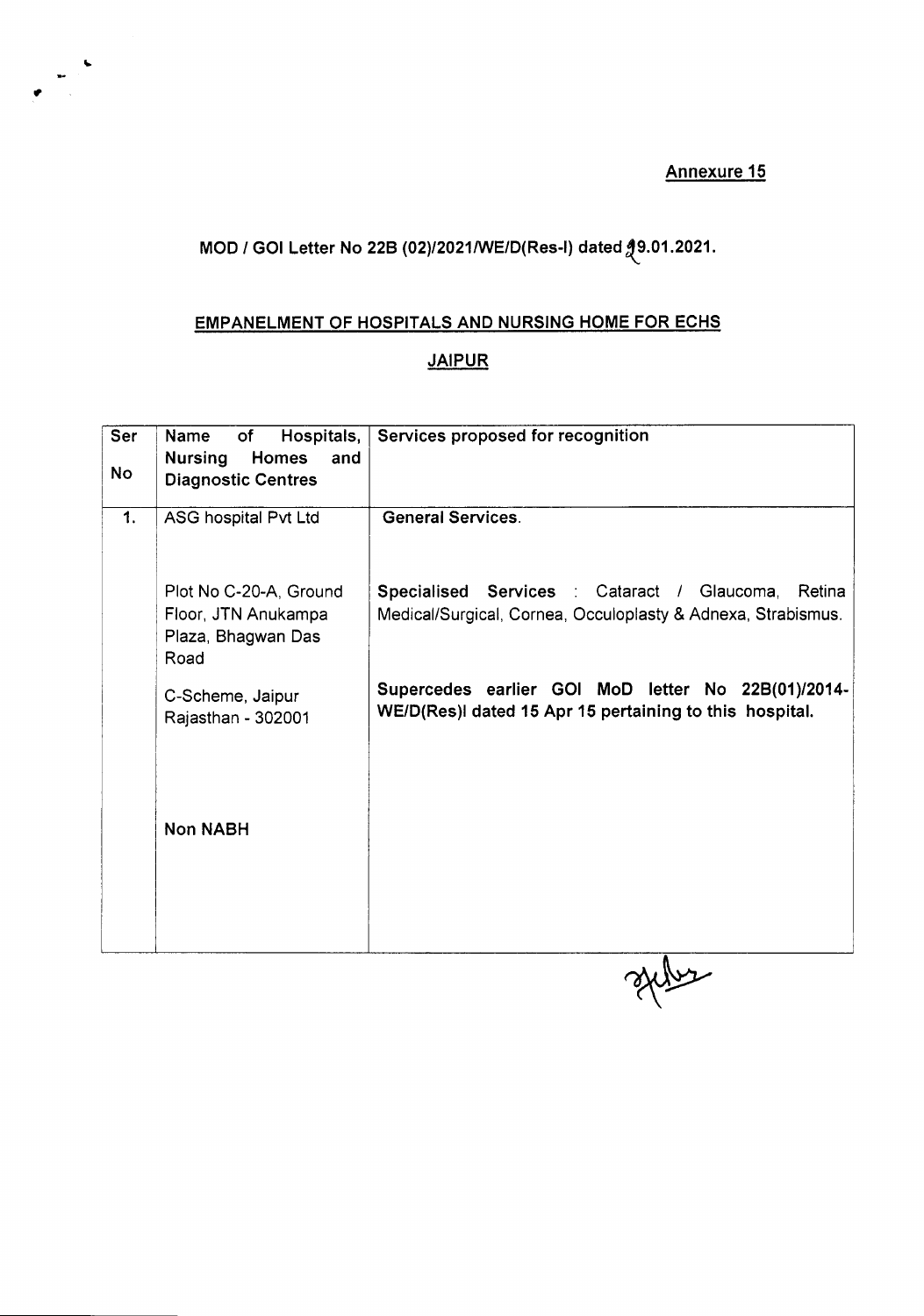### MOD / GOI Letter No 22B (02)/2021/WE/D(Res-I) dated 19.01.2021.

#### EMPANELMENT OF HOSPITALS AND NURSING HOME FOR ECHS

#### **JALANDHAR**

| Ser       | <b>Name</b><br>Hospitals,<br>of                                                                | Services proposed for recognition                                                                                                                                                                                                                                                    |
|-----------|------------------------------------------------------------------------------------------------|--------------------------------------------------------------------------------------------------------------------------------------------------------------------------------------------------------------------------------------------------------------------------------------|
| <b>No</b> | <b>Nursing</b><br>Homes<br>and<br><b>Diagnostic Centres</b>                                    |                                                                                                                                                                                                                                                                                      |
| 1.        | <b>BBC Heart Care Pruthi</b><br>Hospital<br>301 Lajpat Nagar<br>Jalandhar - 144001<br>(Punjab) | <b>Broad</b><br><b>Specialities :</b><br>Anaesthesiology,<br>Cardiac<br>(Non<br>Anaesthesiology,<br>Cardiology<br>Interventional),<br>Interventional Cardiology, Cardiothoracic Surgery, Critical and<br>Intensive Care, Emergency Medicine, Internal Medicine,<br>Vascular Surgery. |
|           |                                                                                                | Laboratory<br><b>Services:</b><br>Clinical<br>Clinical<br>Bio-chemistry.<br>Microbiology and Serology. Clinical Pathology,<br>Clinical<br>Haematology.                                                                                                                               |
|           | <b>NABH</b>                                                                                    |                                                                                                                                                                                                                                                                                      |
|           | Beds: $45$                                                                                     | Diagnostic Services : Ultrasound, X-Ray, 2D Echo, Color<br>Doppler, Holter Monitoring, Tread Mill Testing.                                                                                                                                                                           |
|           |                                                                                                | Clinical Support departments/ services : Blood Bank/ Blood<br>Transfusions<br>services,<br>Rehabilitation<br>(Physiotherapy),<br>Dietetics.                                                                                                                                          |
|           |                                                                                                | <b>GOI</b><br><b>Supercedes</b><br><b>Earlier</b><br><b>MoD</b><br>letter<br><b>No</b><br>24(4)(a)/03/US(WE)/D(Res) dated 06 Aug 03 pertaining to<br>this hospital.                                                                                                                  |
|           |                                                                                                |                                                                                                                                                                                                                                                                                      |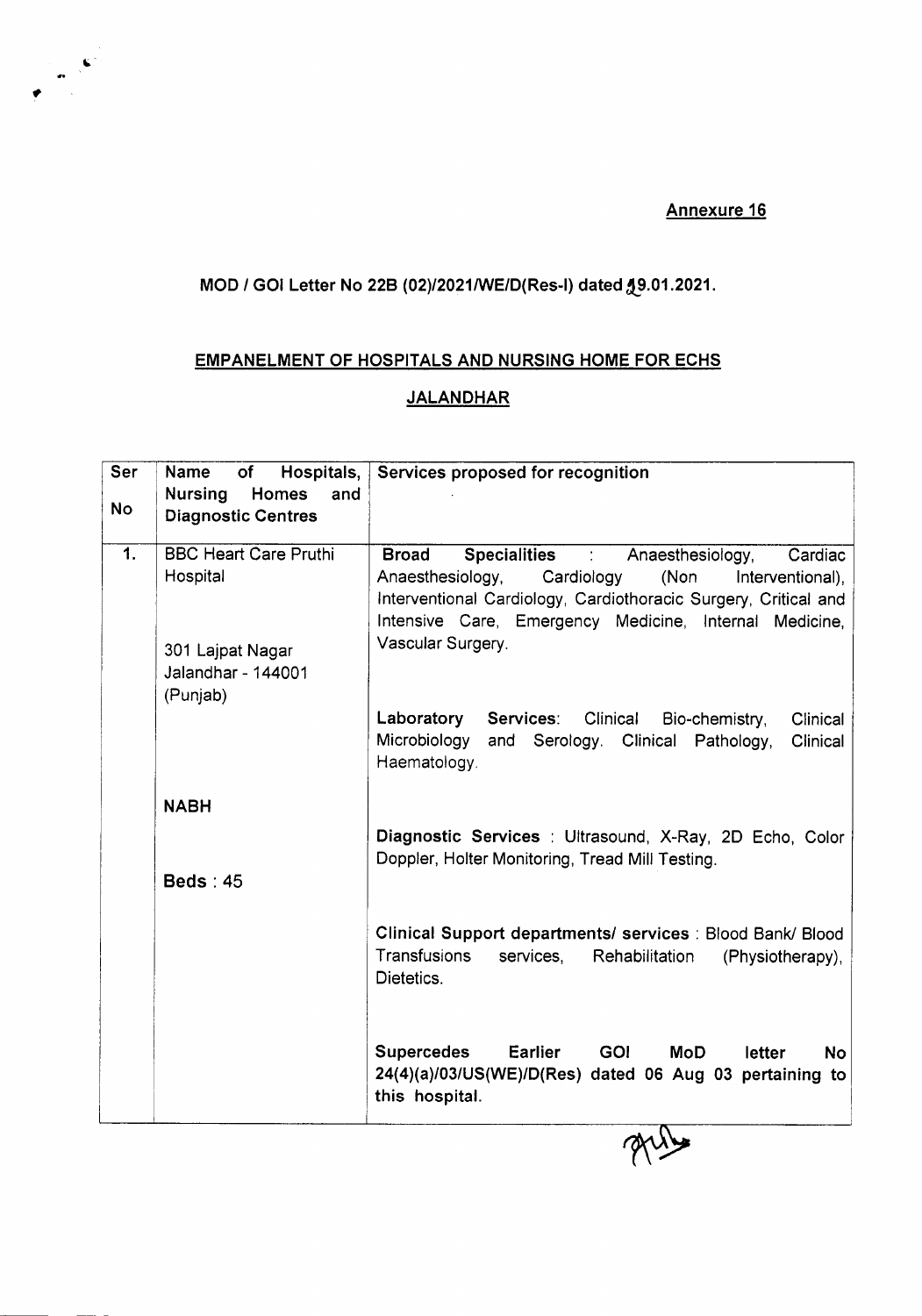### MOD / GOI Letter No 22B (02)/2021/WE/D(Res-I) dated 29.01.2021.

,.,

#### EMPANELMENT OF HOSPITALS AND NURSING HOME FOR ECHS

#### JODHPUR

| Ser<br>No | Hospitals,<br>Name<br>of<br><b>Nursing</b><br>Homes<br>and         | Services proposed for recognition                                                                                                                                                                                                                                                                                                                                                                                                                                                                                                                                                             |
|-----------|--------------------------------------------------------------------|-----------------------------------------------------------------------------------------------------------------------------------------------------------------------------------------------------------------------------------------------------------------------------------------------------------------------------------------------------------------------------------------------------------------------------------------------------------------------------------------------------------------------------------------------------------------------------------------------|
| 1.        | <b>Diagnostic Centres</b><br>Medipulse Hospital                    | Clinical Services : Anaesthesiology, Cardiology - Invasive & Non-                                                                                                                                                                                                                                                                                                                                                                                                                                                                                                                             |
|           | E-4 MIA Basni<br>Phase - II, Opp. AllMS<br>Campus Jodhpur - 342005 | Invasive, Cardiothoracic Surgery, Critical & Intensive Care, Dental<br>Dermatology<br>&<br>Venereology,<br>Endocrinology,<br>Science,<br>Gastroenterology (Medical) General Medicine, General Surgery<br>including Laparoscopic Surgery, Nephrology including Dialysis,<br>Neurology, Neurosurgery including Spine Surgery, Obstetrics &<br>Gynaecology, Oncology (Medical), Ophthalmology, Orthopaedic<br>Surgery including Joint Replacement Surgery, Otorhinolaryngology,<br>Paediatric Cardiology, Paediatrics including Neonatology, Psychiatry<br>(OPD), Respiratory Medicine, Urology. |
|           | <b>NABH</b><br><b>Beds: 200</b>                                    | Laboratory Services: Clinical Biochemistry, Clinical Microbiology &<br>Haematology,<br>Clinical<br>Pathology, Cytopathology,<br>Serology,<br>Histopathology.                                                                                                                                                                                                                                                                                                                                                                                                                                  |
|           |                                                                    | Diagnostic Services : 2D ECHO, Bone Densitometry, CT Scan,<br>DSA/Cath<br>EEG.<br>EMG/EP, NCV, Holter<br>Monitoring,<br>Lab.<br>Mammography, MRI Scan, Spirometry, Tread Mil Testing (TMT),<br>Ultrasound, X-Ray.                                                                                                                                                                                                                                                                                                                                                                             |
|           |                                                                    | Transfusions Services : Blood Transfusions services.                                                                                                                                                                                                                                                                                                                                                                                                                                                                                                                                          |
|           |                                                                    | <b>Professions</b><br>Allied to Medicine:<br>Dietetics,<br>Physiotherapy,<br>Psychology.                                                                                                                                                                                                                                                                                                                                                                                                                                                                                                      |
|           |                                                                    | Supercedes Earlier GOI MoD letter No 22B(01)/2011-WE/D(Res)<br>Part II dated 10 Nov 16 pertaining to this hospital.                                                                                                                                                                                                                                                                                                                                                                                                                                                                           |

apelles.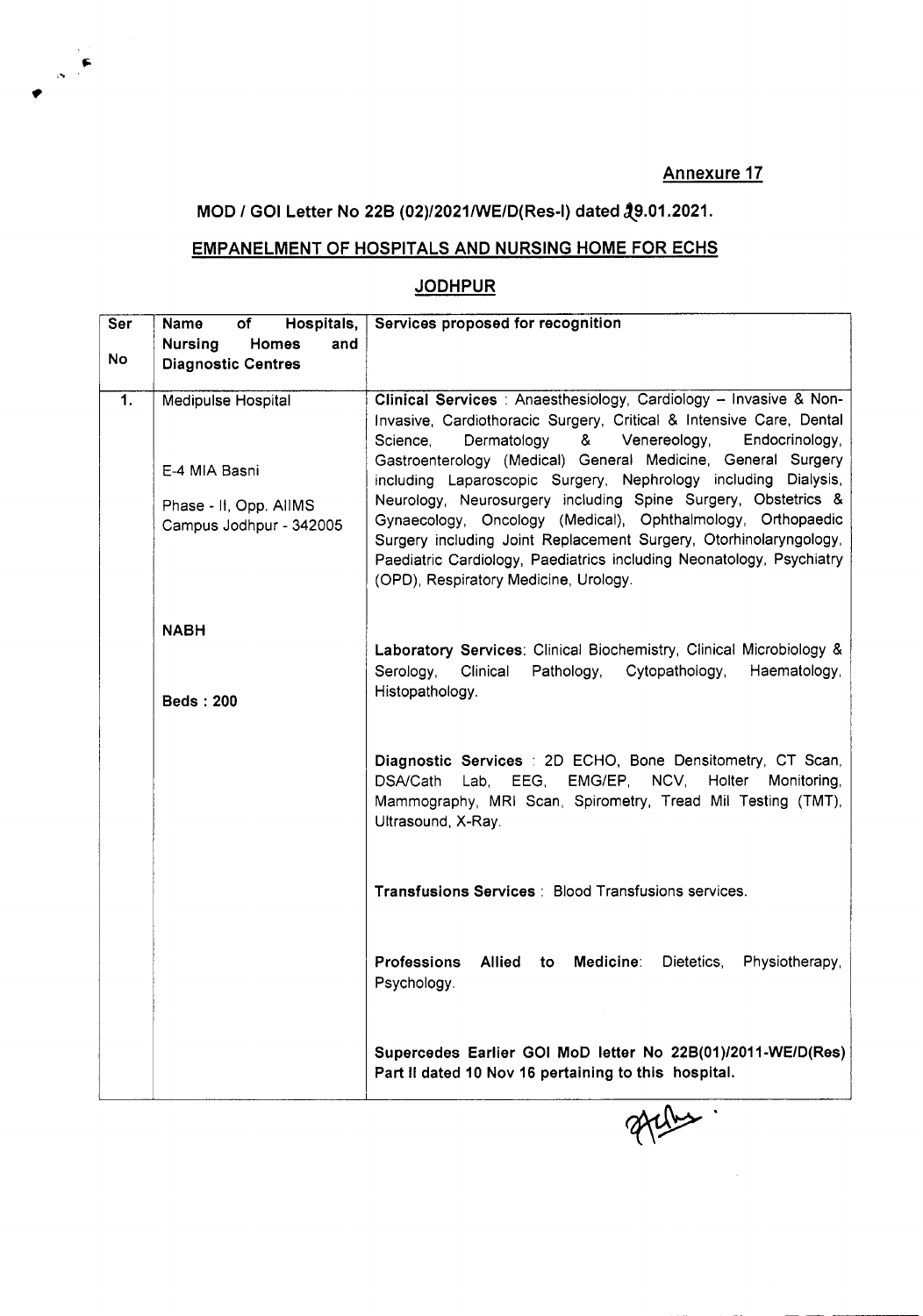## MOD / GOI Letter No 22B (02)/2021/WE/D(Res-I) dated 19.01.2021.

## EMPANELMENT OF HOSPITALS AND NURSING HOME FOR ECHS

### KANGRA

| Ser              | Hospitals,<br>Name<br>of       | Services proposed for recognition                                                                                    |
|------------------|--------------------------------|----------------------------------------------------------------------------------------------------------------------|
|                  | <b>Nursing</b><br>Homes<br>and |                                                                                                                      |
| No               | <b>Diagnostic Centres</b>      |                                                                                                                      |
|                  |                                |                                                                                                                      |
| $\overline{1}$ . | Himachal Healthcare Pyt        | Clinical Services : Anaesthesiology, Cardiiology - Invasive &                                                        |
|                  | Ltd                            | Non Invasive, Critical & Intensive Care, Dental Science,                                                             |
|                  |                                | Emergency Medicine, General Medicine, General Surgery                                                                |
|                  |                                | including Laparoscopic Surgery, Hepatology, Obstetrics &                                                             |
|                  | Fortis Hospital,               | Surgery<br>Gynaecology, Orthopaedic<br>including<br>Joint<br>Replacement Surgery, Paediatrics including Neonatology, |
|                  | Dharamshala Road -             | Plastic & Reconstructive Surgery, Psychiatry (OPD), Urology                                                          |
|                  | Kangra, Teh & Distt -          | including Andrology.                                                                                                 |
|                  | Kangra, Himachal               |                                                                                                                      |
|                  | Pradesh - 176001               |                                                                                                                      |
|                  |                                | Laboratory Services : Clinical Biochemistry,<br>Clinical                                                             |
|                  |                                | Microbiology & Serology, Clinical Pathology, Cytopathology,                                                          |
|                  |                                | Haematology, Histopathology.                                                                                         |
|                  | <b>NABH</b>                    |                                                                                                                      |
|                  |                                |                                                                                                                      |
|                  |                                | Diagnositic Services : CT Scan, Cath Lab, Dialysis,                                                                  |
|                  | <b>Beds: 100</b>               | Mammography, Ultrasound, X-Ray.                                                                                      |
|                  |                                |                                                                                                                      |
|                  |                                |                                                                                                                      |
|                  |                                | <b>Transfusion Serivces: Blood Transfusion Services.</b>                                                             |
|                  |                                |                                                                                                                      |
|                  |                                |                                                                                                                      |
|                  |                                | Professions Allied to Medicine: Dietetics Physiotherapy.                                                             |
|                  |                                |                                                                                                                      |
|                  |                                |                                                                                                                      |
|                  |                                | Supercedes Earlier GOI MoD letter No 22B(01)/2011-                                                                   |
|                  |                                | WE/D(Res) Part II dated 10 Nov 16 pertaining to this<br>hospital.                                                    |
|                  |                                |                                                                                                                      |
|                  |                                |                                                                                                                      |
|                  |                                |                                                                                                                      |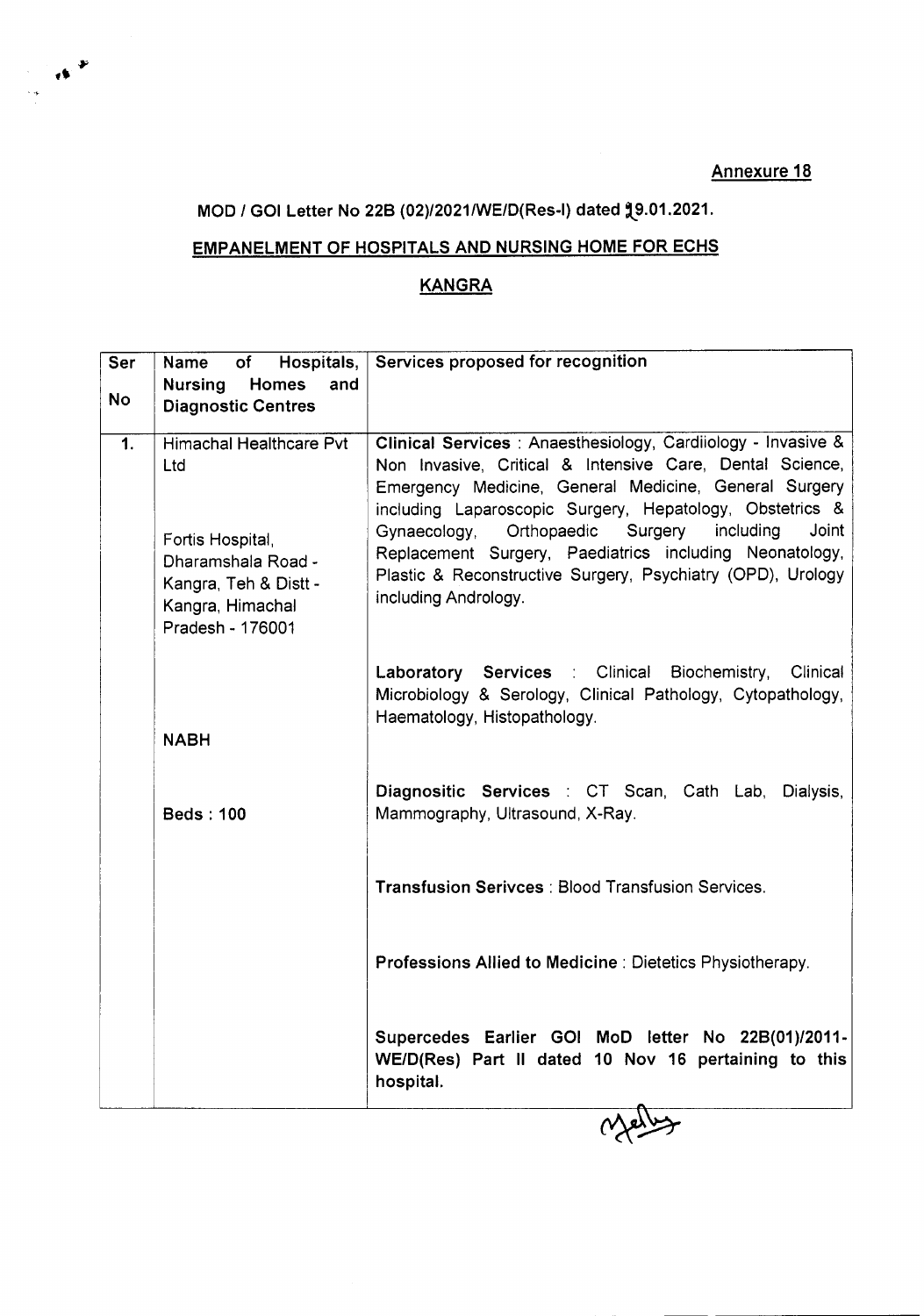# MOD / GOI Letter No 22B (02)/2021/WE/D(Res-I) dated **\$9.01.2021**.

• .\_

 $\mathbf{r}$ 

#### EMPANELMENT OF HOSPITALS AND NURSING HOME FOR ECHS

#### PARUMALA

| Ser           | Name<br>of<br>Hospitals,              | Services proposed for recognition                                               |
|---------------|---------------------------------------|---------------------------------------------------------------------------------|
| No            | <b>Nursing</b><br><b>Homes</b><br>and |                                                                                 |
|               | <b>Diagnostic Centres</b>             |                                                                                 |
| <sup>1.</sup> | St Greogorios Medical                 | Clinical<br><b>Services</b><br>: Anaesthesiology,<br>Derematology<br>and        |
|               | <b>Mission Hospital</b>               | Venereology, Critical & Intensive Care, Dental Science, Emergency               |
|               | PO - Parumala.                        | Medicine, General Medicine, General Surgery including Minimal                   |
|               | Distt - Pathanamthitta,               | Ivasive Surgery, Medical Gastroenterology, Neonatology, Nephrology              |
|               | State - Kerala                        | incluidng Dialysis, Neurology, Neurosurgery, Neuclear Medicine,                 |
|               |                                       | Obstetric and Gynecology, Ophthalmology, Oncology (Medical,                     |
|               |                                       | Surgical, Radiation), Orthopedic Surgery Including Joint Replacement            |
|               | <b>NABH</b>                           | Surgery and Arthroscopic Surgery, Otorhinolaryngology, Pediatrics,              |
|               |                                       | Psychiatry (Only OPD), Respiratory Medicine, Urology.                           |
|               | <b>Beds: 300</b>                      |                                                                                 |
|               |                                       | Diagnostic Services: Audiometry, CT Scanning, ECG, EEG, EMG/                    |
|               |                                       | EP, Gamma Camera, Holter Monitoring, Mammography, MRI, PET                      |
|               |                                       | CT Scan,                                                                        |
|               |                                       | Pulmonary Function Test (PFT), Spirometry, Tread Mill Testing                   |
|               |                                       | $(TMT)$ ,                                                                       |
|               |                                       | Ultrasound, X-Ray, Urodynamic Studies.                                          |
|               |                                       |                                                                                 |
|               |                                       | Laboratory Services: Clinical Bio-Chemistry, Clinical Microbiology              |
|               |                                       | and Serology, Clinical Pathology, Cytopathology, Hematology,                    |
|               |                                       | Histopathology, Molecular Biology, Toxicology.                                  |
|               |                                       |                                                                                 |
|               |                                       | Transfusions Services: Blood Transfusions Services, Blood Bank                  |
|               |                                       | Professions<br>Allied<br><b>Medicine</b><br>:Physiotherapy,<br>to<br>Dietetics, |
|               |                                       | Psychology.                                                                     |
|               |                                       |                                                                                 |
|               |                                       | Supercedes earlier GOI MoD letter No 22B(11)/2018-WE/D(Res)                     |
|               |                                       | dated 28 Dec 18 pertaining to this hospital.                                    |

steps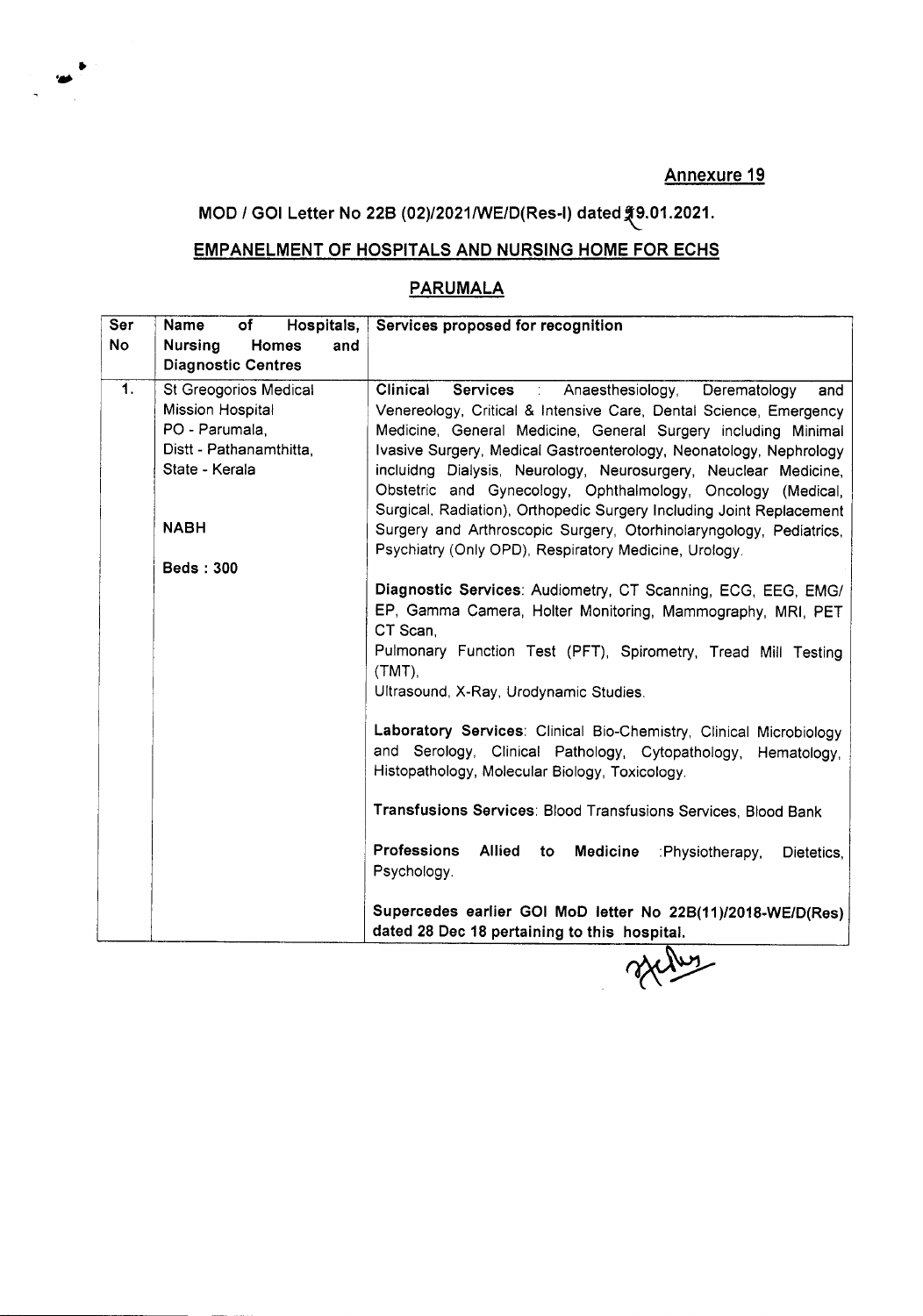# MOD *I* GOI Letter No 228 (02)/2021IWE/D(Res-l)dated~9.01.2021.

 $\begin{pmatrix} 1 & 1 \\ 1 & 1 \end{pmatrix}$ 

## EMPANELMENT OF HOSPITALS AND NURSING HOME FOR ECHS

#### PATNA

| Ser              | Hospitals,<br><b>Name</b><br>of       | Services proposed for recognition                                                                                                                                                                 |
|------------------|---------------------------------------|---------------------------------------------------------------------------------------------------------------------------------------------------------------------------------------------------|
|                  | and<br><b>Nursing</b><br><b>Homes</b> |                                                                                                                                                                                                   |
| No               | <b>Diagnostic Centres</b>             |                                                                                                                                                                                                   |
|                  |                                       |                                                                                                                                                                                                   |
| $\overline{1}$ . | Paras HMRI Hospital                   | Clinical Services : Anaesthesiology, Cardiology - Invasive & Non-                                                                                                                                 |
|                  |                                       | Invasive, Cardiothoracic Surgery, Clinical Hematology, Critical &                                                                                                                                 |
|                  | Bailey Road Raja Bazar,               | Intensive Care, Dental Science, Dermatology & Venereology,                                                                                                                                        |
|                  | Patna,                                | Emergency Medicine, Gastroenterology (Medical), General Medicine,                                                                                                                                 |
|                  | Bihar - 800014                        | General Surgery including Laparoscopic Surgery, Nephrology<br>including Dialysis, Neurology, Neurosurgery, Nuclear Medicine,<br>Surgical,<br>Radiation),<br>(Medical,<br>Oncology<br>Gynaecology, |
|                  |                                       | Ophthalmology, Orthopaedic Surgery including Joint Replacement,                                                                                                                                   |
|                  |                                       | Arthroscopy & Sports Medicine, Otorhinolaryngology, Paediatrics,                                                                                                                                  |
|                  |                                       | Psychiatry (OPD), Respiratory Medicine, Plastic & Reconstructive                                                                                                                                  |
|                  | <b>NABH</b>                           | Surgery, Transplant Services (Renal, Bone Marrow), Urology.                                                                                                                                       |
|                  |                                       |                                                                                                                                                                                                   |
|                  |                                       |                                                                                                                                                                                                   |
|                  | <b>Beds: 332</b>                      | Laboratory Services: Clinical Biochemistry, . Clinical Microbiology &                                                                                                                             |
|                  |                                       | Haematology,<br>Cytopathology,<br>Clinical<br>Pathology,<br>Serology,                                                                                                                             |
|                  |                                       | Histopathology                                                                                                                                                                                    |
|                  |                                       |                                                                                                                                                                                                   |
|                  |                                       |                                                                                                                                                                                                   |
|                  |                                       | Diagnostic Services: 2D ECHO, Audiometry, CT Scan, DSA/Cath                                                                                                                                       |
|                  |                                       | EMG/EP, Gamma Camera, Holter<br>Monitoring,<br>Lab, EEG,                                                                                                                                          |
|                  |                                       | Mammography, MRI Scan, PET CT Scan, Spirometry, Tread Mill                                                                                                                                        |
|                  |                                       | Testing (TMT), Ultrasound, Urodynamic studies, X-Ray.                                                                                                                                             |
|                  |                                       |                                                                                                                                                                                                   |
|                  |                                       |                                                                                                                                                                                                   |
|                  |                                       | Transfusions Services: Blood Bank, Blood Transfusions services                                                                                                                                    |
|                  |                                       |                                                                                                                                                                                                   |
|                  |                                       |                                                                                                                                                                                                   |
|                  |                                       | Physiotherapy,<br>Medicine:<br>Dietetics,<br>Allied to<br>Professions                                                                                                                             |
|                  |                                       | Psychology,                                                                                                                                                                                       |
|                  |                                       |                                                                                                                                                                                                   |
|                  |                                       |                                                                                                                                                                                                   |
|                  |                                       | Supercedes Earlier GOI MoD letter No 22B(01)/2011-WE/D(Res)                                                                                                                                       |
|                  |                                       | Part II dated 10 Nov 16 pertaining to this hospital.                                                                                                                                              |
|                  |                                       |                                                                                                                                                                                                   |
|                  |                                       | И                                                                                                                                                                                                 |

angre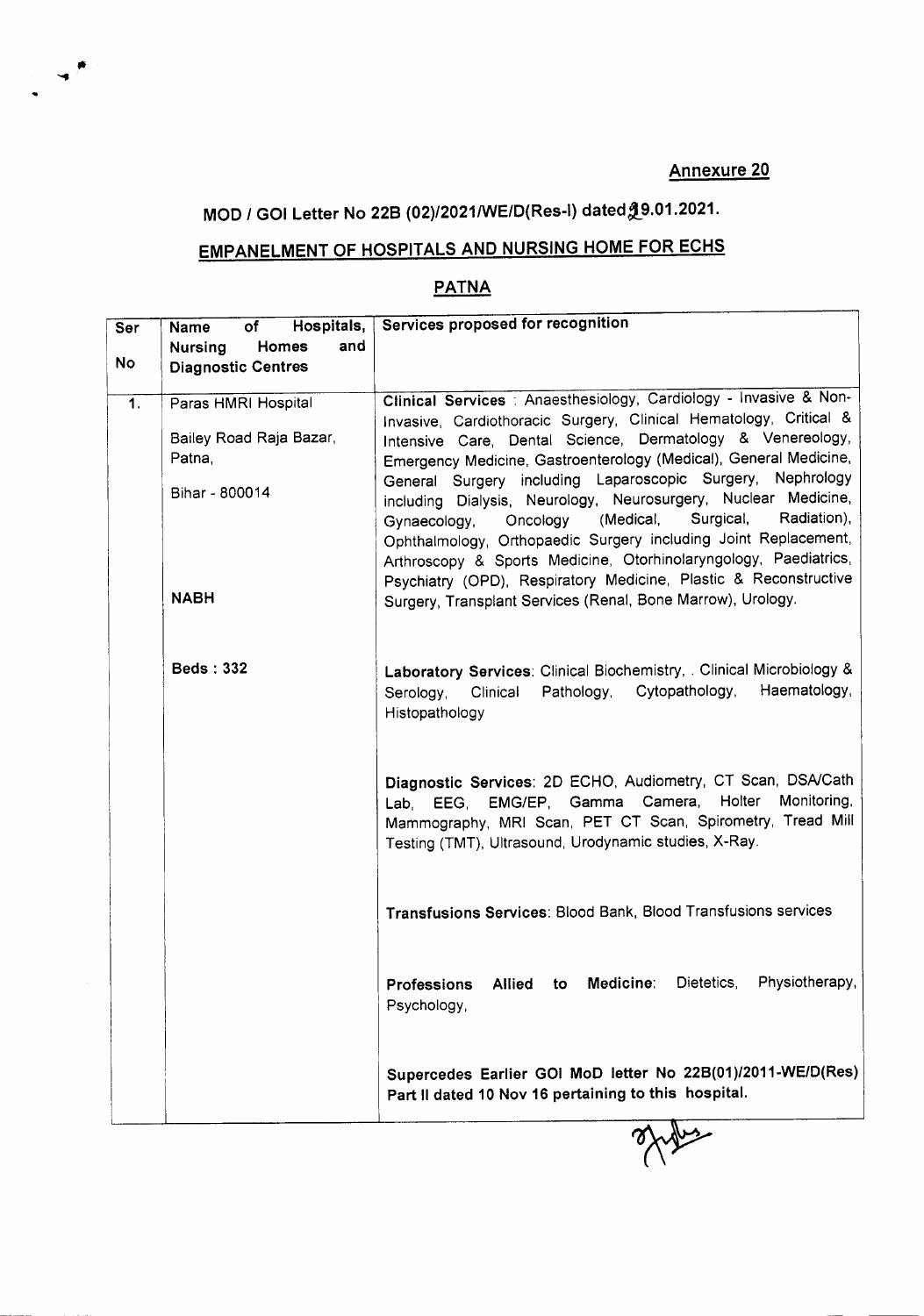## MOD / GOI Letter No 22B (02)/2021/WE/D(Res-I) dated  $$9.01.2021$ .

 $\mathbf{y}^{\mathbf{p}^{\prime}}$ 

### EMPANELMENT OF HOSPITALS AND NURSING HOME FOR ECHS

### RAJPURA

| <b>No</b><br><b>Nursing</b><br><b>Homes</b><br>and<br><b>Diagnostic Centres</b><br>$\overline{1}$ .<br>Neelam Hospital<br>NH-7, Opposite Chitkara<br>University, Chandigarh<br>Medicine,<br>Emergency<br>Rajpura Highway, Village<br>Fatehpur Garhi, Rajpura,<br>including Laparoscopic Surgery, Neonatology<br>Punjab-140401<br>Dialysis, Neurosurgery, Obstetrics & Gynaecology, Oncology<br>(Medical, Surgical), Ophthalmology, Orthopaedic Surgery<br>including Joint Replacement & Trauma, Otorhinolaryngology,<br><b>NABH</b><br>Surgery including Hand Surgery, Psychiatry, Transplant<br><b>Beds: 100</b><br>Services (Renal), Urology.<br>Laboratory Services:<br>Clinical<br>Biochemistry,<br>Haematology, Histopathology.<br>Ray. | <b>Ser</b> | Name<br>Hospitals,<br>of | Services proposed for recognition                            |
|----------------------------------------------------------------------------------------------------------------------------------------------------------------------------------------------------------------------------------------------------------------------------------------------------------------------------------------------------------------------------------------------------------------------------------------------------------------------------------------------------------------------------------------------------------------------------------------------------------------------------------------------------------------------------------------------------------------------------------------------|------------|--------------------------|--------------------------------------------------------------|
|                                                                                                                                                                                                                                                                                                                                                                                                                                                                                                                                                                                                                                                                                                                                              |            |                          |                                                              |
|                                                                                                                                                                                                                                                                                                                                                                                                                                                                                                                                                                                                                                                                                                                                              |            |                          |                                                              |
|                                                                                                                                                                                                                                                                                                                                                                                                                                                                                                                                                                                                                                                                                                                                              |            |                          | Clinical Services : Anaesthesiology, Cardiology - Invasive & |
|                                                                                                                                                                                                                                                                                                                                                                                                                                                                                                                                                                                                                                                                                                                                              |            |                          | Non-Invasive, Cardiothoracic & Vascular Surgery, Critical &  |
|                                                                                                                                                                                                                                                                                                                                                                                                                                                                                                                                                                                                                                                                                                                                              |            |                          | Intensive Care, Dental Science, Dermatology & Venereology,   |
|                                                                                                                                                                                                                                                                                                                                                                                                                                                                                                                                                                                                                                                                                                                                              |            |                          | Endocrinology, Gastroenterology                              |
|                                                                                                                                                                                                                                                                                                                                                                                                                                                                                                                                                                                                                                                                                                                                              |            |                          | (Medical Surgical), General Medicine, General Surgery        |
|                                                                                                                                                                                                                                                                                                                                                                                                                                                                                                                                                                                                                                                                                                                                              |            |                          | including                                                    |
|                                                                                                                                                                                                                                                                                                                                                                                                                                                                                                                                                                                                                                                                                                                                              |            |                          |                                                              |
|                                                                                                                                                                                                                                                                                                                                                                                                                                                                                                                                                                                                                                                                                                                                              |            |                          |                                                              |
|                                                                                                                                                                                                                                                                                                                                                                                                                                                                                                                                                                                                                                                                                                                                              |            |                          |                                                              |
|                                                                                                                                                                                                                                                                                                                                                                                                                                                                                                                                                                                                                                                                                                                                              |            |                          | Paediatric Surgery, Paediatrics, Plastic and Reconstructive  |
|                                                                                                                                                                                                                                                                                                                                                                                                                                                                                                                                                                                                                                                                                                                                              |            |                          |                                                              |
|                                                                                                                                                                                                                                                                                                                                                                                                                                                                                                                                                                                                                                                                                                                                              |            |                          |                                                              |
|                                                                                                                                                                                                                                                                                                                                                                                                                                                                                                                                                                                                                                                                                                                                              |            |                          |                                                              |
|                                                                                                                                                                                                                                                                                                                                                                                                                                                                                                                                                                                                                                                                                                                                              |            |                          | Clinical                                                     |
|                                                                                                                                                                                                                                                                                                                                                                                                                                                                                                                                                                                                                                                                                                                                              |            |                          | Microbiology & Serology, Clinical Pathology, Cytopathology,  |
|                                                                                                                                                                                                                                                                                                                                                                                                                                                                                                                                                                                                                                                                                                                                              |            |                          |                                                              |
|                                                                                                                                                                                                                                                                                                                                                                                                                                                                                                                                                                                                                                                                                                                                              |            |                          |                                                              |
|                                                                                                                                                                                                                                                                                                                                                                                                                                                                                                                                                                                                                                                                                                                                              |            |                          | Diagnostic Services : 2D ECHO, CT Scan, Cath Lab, ECG,       |
|                                                                                                                                                                                                                                                                                                                                                                                                                                                                                                                                                                                                                                                                                                                                              |            |                          | Tread Mill Testing (TMT), USG, , Stress Echocardiography, X- |
|                                                                                                                                                                                                                                                                                                                                                                                                                                                                                                                                                                                                                                                                                                                                              |            |                          |                                                              |
|                                                                                                                                                                                                                                                                                                                                                                                                                                                                                                                                                                                                                                                                                                                                              |            |                          |                                                              |
|                                                                                                                                                                                                                                                                                                                                                                                                                                                                                                                                                                                                                                                                                                                                              |            |                          | Transfusions Services : Blood Bank, Blood Transfusions       |
| services.                                                                                                                                                                                                                                                                                                                                                                                                                                                                                                                                                                                                                                                                                                                                    |            |                          |                                                              |
| Professions Allied to Medicine : Dietetics, Physiotherapy                                                                                                                                                                                                                                                                                                                                                                                                                                                                                                                                                                                                                                                                                    |            |                          |                                                              |
|                                                                                                                                                                                                                                                                                                                                                                                                                                                                                                                                                                                                                                                                                                                                              |            |                          |                                                              |
| <b>Supercedes</b><br><b>Earlier</b><br><b>GOI</b><br><b>MoD</b><br>letter                                                                                                                                                                                                                                                                                                                                                                                                                                                                                                                                                                                                                                                                    |            |                          | <b>No</b>                                                    |
|                                                                                                                                                                                                                                                                                                                                                                                                                                                                                                                                                                                                                                                                                                                                              |            |                          | 22B(03)/2020/WE/D(Res-I) dated 02 Jul 20 pertaining to this  |
| hospital.                                                                                                                                                                                                                                                                                                                                                                                                                                                                                                                                                                                                                                                                                                                                    |            |                          |                                                              |
|                                                                                                                                                                                                                                                                                                                                                                                                                                                                                                                                                                                                                                                                                                                                              |            |                          |                                                              |
|                                                                                                                                                                                                                                                                                                                                                                                                                                                                                                                                                                                                                                                                                                                                              |            |                          |                                                              |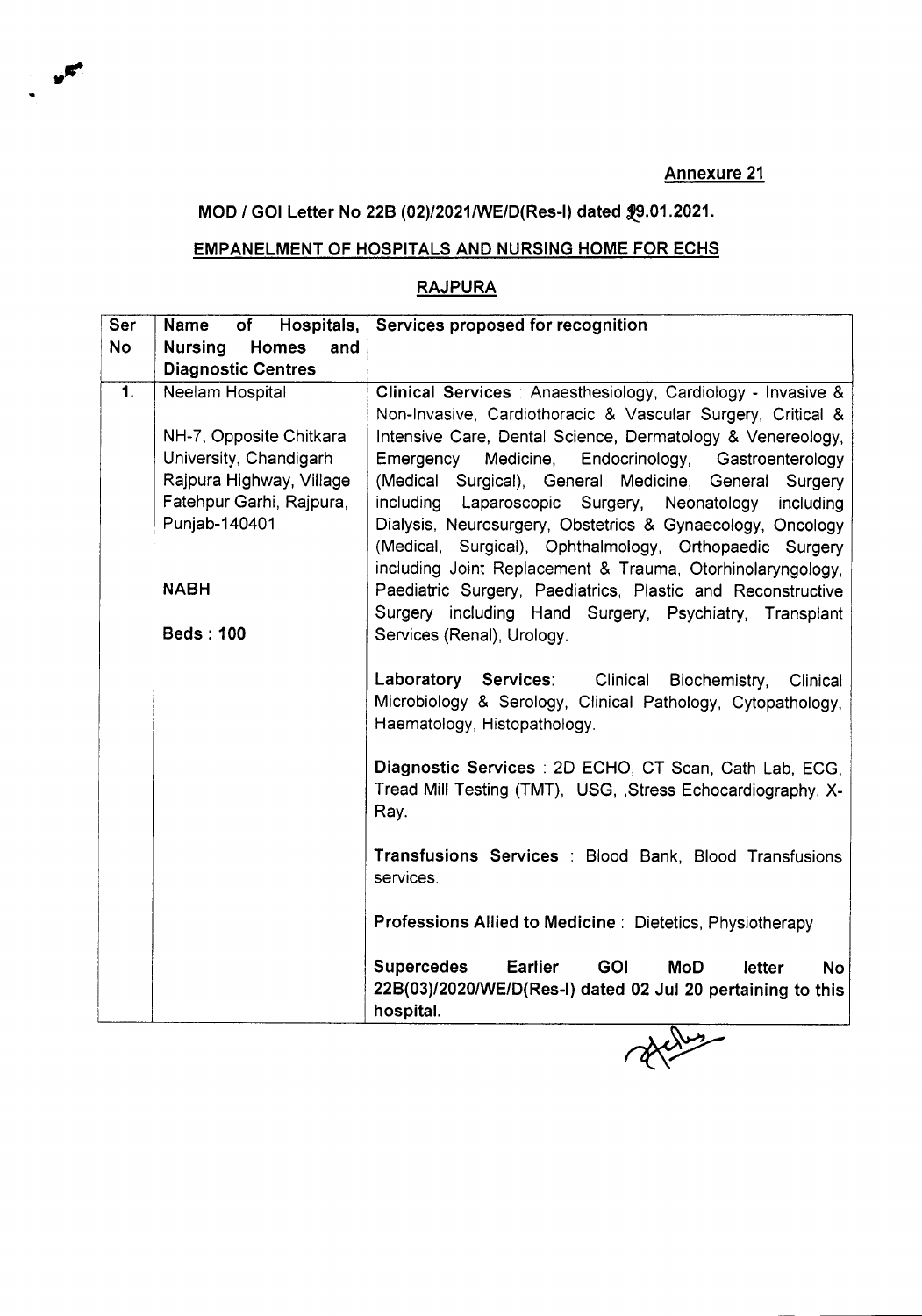# MOD / GOI Letter No 22B (02)/2021/WE/D(Res-I) dated 9.01.2021.

..

## EMPANELMENT OF HOSPITALS AND NURSING HOME FOR ECHS

#### REWARI

| Ser            | <b>Name</b><br>of<br>Hospitals,                                 | Services proposed for recognition                                                                                                                                |
|----------------|-----------------------------------------------------------------|------------------------------------------------------------------------------------------------------------------------------------------------------------------|
| No             | <b>Nursing</b><br>Homes<br>and<br><b>Diagnostic Centres</b>     |                                                                                                                                                                  |
| 1 <sub>1</sub> | Metro Umkal Hospital &<br><b>Heart Institute</b>                | Clinical Services: Anaesthesiology, Cardiology - Invasive &<br>Non-invasive, Cardiothoracic Surgery.                                                             |
|                | Circular Road Dharuhera,<br>Chungi, Rewari,<br>Haryana - 123401 | Laboratory Services : Clinical<br>Biochemistry,<br>Clinical<br>Microbiology & Serology, Clinical Pathology, Haematology.                                         |
|                | <b>NABH</b>                                                     | Diagnostic Services: 2D ECHO, CT Scan, Cath Lab, Holter<br>Monitoring, Tread Mill Testing (TMT), X-Ray.                                                          |
|                | <b>Beds: 51</b>                                                 | Transfusions Services : Blood Transfusions services                                                                                                              |
|                |                                                                 | Professions Allied to Medicine : Dietetics, Physiotherapy                                                                                                        |
|                |                                                                 | <b>Supercedes</b><br>Earlier<br><b>GOI</b><br><b>MoD</b><br>letter<br><b>No</b><br>22B(01)/2011/WE/D(Res) Pt.(I) dated 14 Jan 13 pertaining to<br>this hospital. |

gray